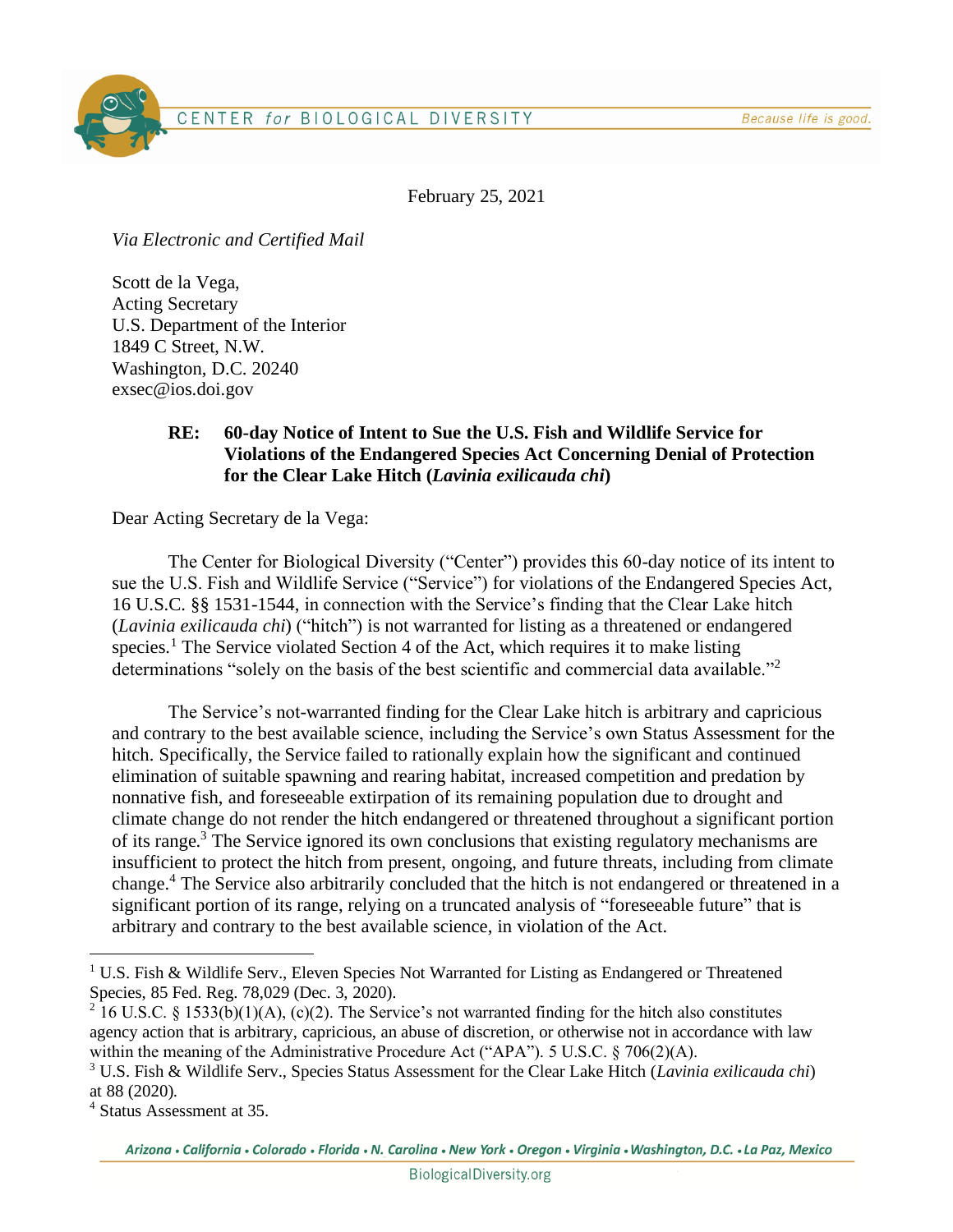The Center for Biological Diversity is a national, nonprofit conservation organization with more than 1.7 million members and online activists dedicated to protecting species hovering on the brink of extinction, including the Clear Lake hitch. The Center provides this letter in accordance with the 60-day notice requirement of the citizen suit provision of the Endangered Species Act, to the extent that such notice is deemed necessary by a court.<sup>5</sup>

### **I. FACTUAL BACKGROUND**

#### **A. Natural History of the Clear Lake Hitch**

The Clear Lake hitch is a large, lake-adapted minnow endemic to Clear Lake watershed in California.<sup>6</sup> Adult hitch migrate each February through May upstream in Clear Lake's intermittent tributaries to spawn and then return to the lake. <sup>7</sup> Fertilized eggs hatch within 7 to 10 days, fry are free-swimming after another 7 to 10 days, and young migrate to the lake at about a month old before the streams dry up.<sup>8</sup> Until fall, juvenile hitch remain in the lake's nearshore wetland habitat where they rely on stands of tule (*Schoenoplectus acutus*) and other aquatic vegetation for cover and to feed.<sup>9</sup> In the fall, juveniles move into open water.<sup>10</sup> Adult hitch have an average length of 13 inches and weight of 15.5 ounces and typically live four to six years.<sup>11</sup>

For spawning, Clear Lake hitch require access to tributary streams with sufficient flows, specific water quality and temperature, and riffles with fine to medium gravel substrate.<sup>12</sup> Hitch eggs remain in gravel and require specific water temperature for multiple days and instream depths that allow eggs to remain submerged until they hatch.<sup>13</sup> Once hatched and able to swim freely, hitch require instream and overhanging vegetation for cover and temperature regulation, aquatic invertebrate prey for food, and sustained tributary flows to support downstream migration to the lake.<sup>14</sup> Juvenile hitch rearing in the nearshore lake habitat require emergent wetland/tule vegetation for cover and to support adequate invertebrate food, as well as well oxygenated and minimally contaminated lake water for survival into adulthood.<sup>15</sup> Adult hitch that move to open water require well oxygenated and clean lake water, an adequate food supply, and flows that support tributary access during spawning.<sup>16</sup> Although hitch are capable swimmers,

 $^5$  *Id.* § 1540(g).

<sup>6</sup> Status Assessment at 1.

<sup>7</sup> *Id.* at 9.

<sup>&</sup>lt;sup>8</sup> U.S. Fish & Wildlife Service, Species Assessment and Listing Priority Assignment Form at 6 (July 30, 2020) [hereinafter Species Assessment Form].

 $^{9}$  Status Assessment at 9.

 $10$  85 Fed. Reg. at 78,037; Status Assessment at 9.

<sup>&</sup>lt;sup>11</sup> Center for Biological Diversity, Petition to List the Clear Lake Hitch (*Lavinia Exilicauda Chi*) As Endangered or Threatened Under the Endangered Species Act at 6 (Sept. 25, 2012) [hereinafter Listing Petition]; U.S. Geological Survey, Information to Aid the Listing Decision and Critical Habitat Designation of the Clear Lake Hitch: Identifying Spawning Habitats, Population Structure, and Habitat Associations at 34 (Dec. 2018) [hereinafter USGS Report].

<sup>&</sup>lt;sup>12</sup> Status Assessment at 9, 12; USGS Report at 64.

<sup>&</sup>lt;sup>13</sup> Status Assessment at 12.

<sup>&</sup>lt;sup>14</sup> *Id.*; Species Assessment Form at 13.

<sup>&</sup>lt;sup>15</sup> Status Assessment at 12.

<sup>&</sup>lt;sup>16</sup> *Id.*; Species Assessment Form at 15-16.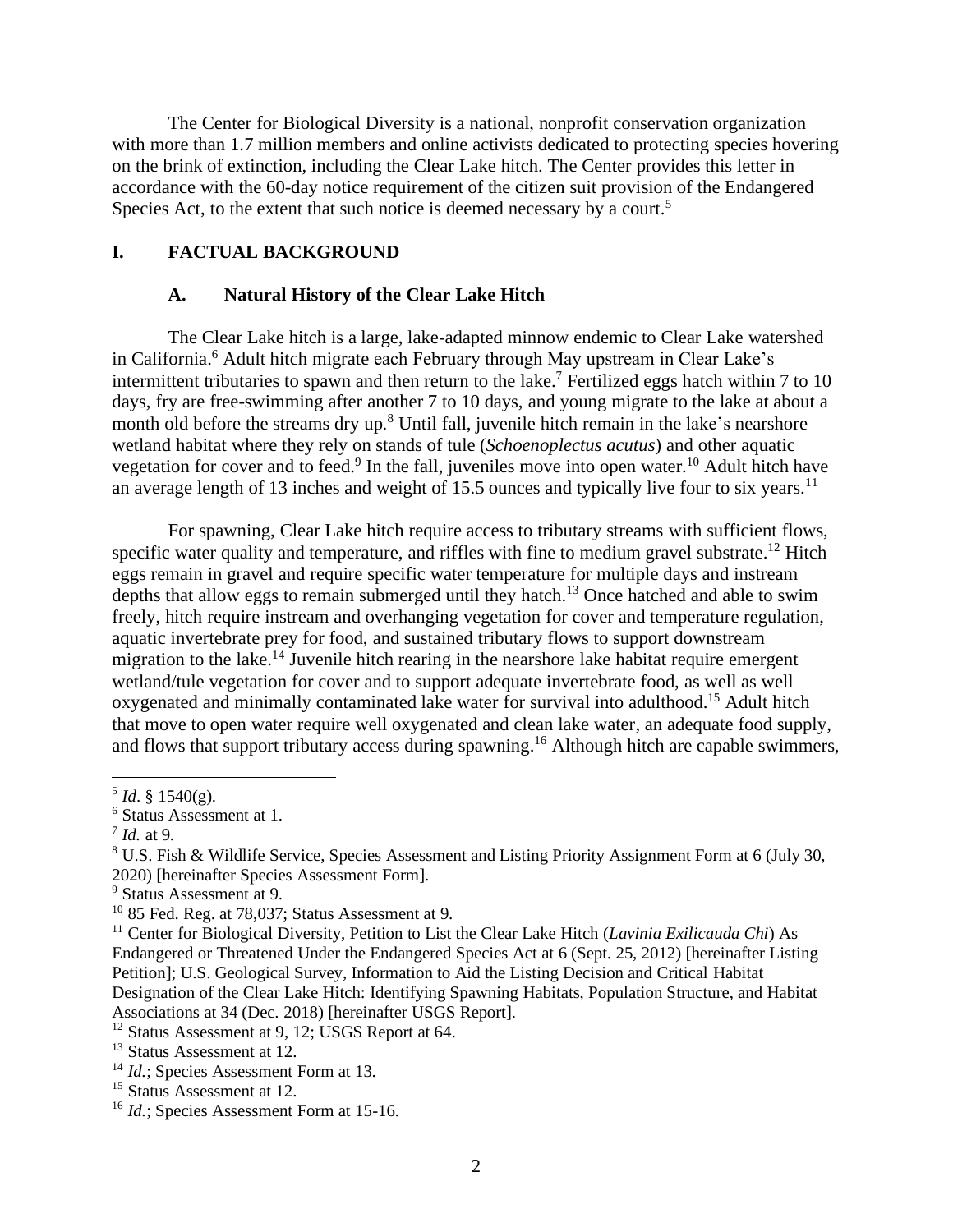they rarely jump so spawning habitat is easily blocked—any barrier that requires jumping to traverse will likely impede upstream migration, including dewatered portions of streams.<sup>17</sup>

Once highly abundant and a staple food and cultural component for the Pomo tribes of the region, the Clear Lake hitch has declined precipitously as its namesake watershed has been ecologically altered and degraded.<sup>18</sup> Urban development and agriculture, increased wildfire frequency, past mining activity, overgrazing, and deforestation have degraded the watershed.<sup>19</sup> Over time, increased sediment and nutrients from urban and agricultural development and degraded tributary streams made their way into the lake, degrading its water quality.<sup>20</sup> This has resulted in increased cyanobacteria blooms and periodic fish kills in the lake.<sup>21</sup> Contaminants from historical mercury mining along the lake's shore and the use of various pesticides in and around the lake have also degraded the lake's water quality.<sup>22</sup>

Historically, Clear Lake hitch occurred in Clear Lake, Thurston Lake, the Blue Lakes, and Lampson Pond.<sup>23</sup> Now, the hitch is thought to be extirpated from the Blue Lakes and is found only in Clear Lake and Thurston Lake.<sup>24</sup> In the late nineteenth and early twentieth centuries, hitch were the most abundant fish in Clear Lake, with massive spawning runs, numbering in the tens of thousands.<sup>25</sup> Historically, hitch likely spawned in most or all of Clear Lake's tributaries including Kelsey, Scott, Middle, Adobe, Seigler, Canyon, Manning, Cole, Morrison, and Schindler Creeks.<sup>26</sup> In the past 20 years, Clear Lake hitch have been regularly observed spawning in only five tributaries—Adobe, Cooper, Kelsey, Manning, and Middle with only two, Kelsey and Adobe, regularly having more than 1,000 spawning fish and spawning in every year.<sup>27</sup> Even the largest, most dependable spawning runs in Kelsey and Adobe Creeks

<sup>&</sup>lt;sup>17</sup> Status Assessment at 33.

<sup>&</sup>lt;sup>18</sup> Listing Petition at 2.

<sup>19</sup> Status Assessment at 25.

<sup>20</sup> *Id.* at 35.

<sup>21</sup> *Id.* 

<sup>22</sup> *Id.*

<sup>23</sup> *Id.* at 6.

 $^{24}$  *Id.* It is, according to the Service, "unclear whether Lampson Pond still exists."

<sup>&</sup>lt;sup>25</sup> Listing Petition at 15-16; Cal. Dep't of Fish & Wildlife, Status Review of Clear Lake Hitch at 19-20 (May 24, 2014) [hereinafter CDFW Status Review].

 $26$  Status Assessment at ii, 6, 9.

<sup>&</sup>lt;sup>27</sup> Chi Council for the Clear Lake Hitch, 2005-2019 Hitch Survey Results,

[https://lakelive.info/chicouncil/;](https://lakelive.info/chicouncil/) Cal. Dep't of Fish & Wildlife, *2014 Clear Lake* Hitch (Lavinia exilicauda chi) *Spawning Survey*, at 6 (2014); Cal. Dep't of Fish & Wildlife, *2016 Clear Lake Hitch* (Lavinia exilicauda chi) *Visual Surveys on Clear Lake Tributaries*, at 5 (2016); Cal. Dep't of Fish & Wildlife, *2017 Clear Lake Hitch* (Lavinia exilicauda chi) *Visual Surveys on Clear Lake Tributaries*, at 7 (2017); Cal. Dep't of Fish & Wildlife, *2018 Clear Lake Hitch* (Lavinia exilicauda chi) *Visual Surveys on Clear Lake Tributaries*, at 7 (2018); Cal. Dep't of Fish & Wildlife, *2019 Clear Lake Hitch* (Lavinia exilicauda chi) *Visual Surveys on Clear Lake Tributaries*, at 5-6 (2019); Cal. Dep't of Fish & Wildlife, *Summary of the 2020 Clear Lake Hitch Survey on Clear Lake*, at 7 (2020).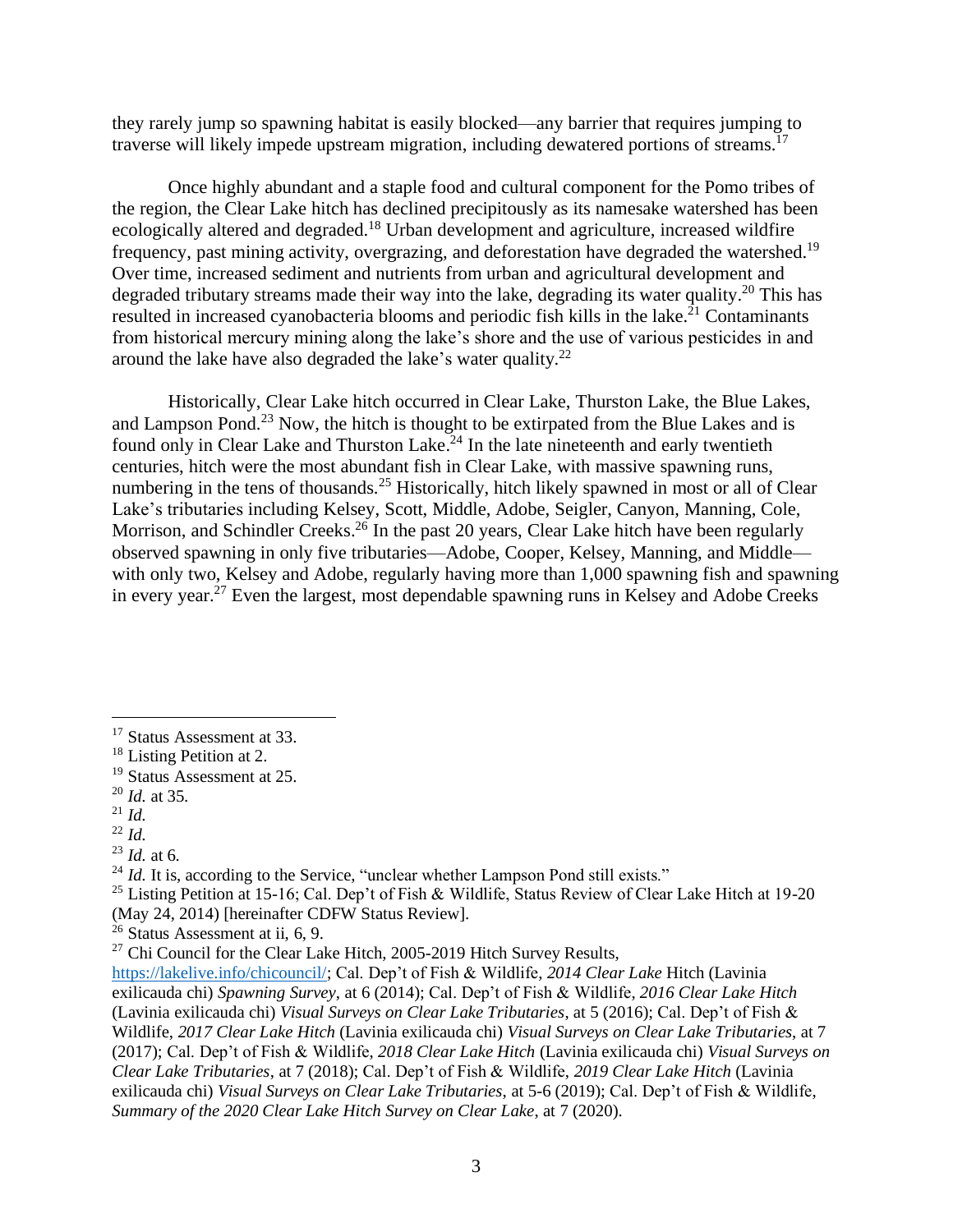are vastly reduced: since 2013, the average annual maximum number of spawning fish observed has been 1,237 in Kelsey Creek and 433 in Adobe Creek.<sup>28</sup>

Suitable hitch spawning habitat is swiftly disappearing. Many tributaries are degraded and have instream barriers blocking hitch migration. <sup>29</sup> CDFW estimated that over 92% of the historical 180 stream miles of spawning habitat is currently blocked or has reduced access due to the presence of barriers.<sup>30</sup> Hitch can no longer reach the vast majority of their former spawning grounds, and remaining streams dry up much earlier in the season.<sup>31</sup> Water diversions, drought, and climate change cause streams to prematurely dry progressively earlier, which is detrimental for hitch reproduction since they have only a brief period of suitable stream conditions for their annual spawning run.<sup>32</sup> This results in spawning failures or lack of spawning in dry years; earlier drying of streams may seriously affect the hitch population because its spawning period already is relatively limited.<sup>33</sup> Climate change will increase the frequency, duration, and severity of drought and accelerate this trend of streams drying earlier, causing further spawning failures. Although in 1960 hitch spawning was observed along the shoreline of the lake, in-lake spawning is not presently considered a significant source of Clear Lake Hitch production and recruitment.<sup>34</sup>

The Clear Lake hitch population has collapsed due to degraded and diminished spawning and rearing habitat, as well as competition and predation by non-native fish. Hitch abundance is believed to have declined 100-fold from historical levels and has plummeted to only a few thousand spawning fish annually.<sup>35</sup> The closest relative of the Clear Lake hitch, the Clear Lake splittail (*Pogonichthys ciscoides*), was driven to complete extinction by the 1970s from habitat alterations that dried out spawning streams and barriers that prevented its spawning migration.<sup>36</sup> Noted California fish expert, Dr. Peter Moyle, determined that the hitch was "critically vulnerable" to the effects of climate change (specifically the change in spring hydrograph) and the hitch "is extremely likely to be driven to extinction by year 2100."<sup>37</sup>

# **B. Listing History for the Clear Lake Hitch**

On September 25, 2012, the Center petitioned the Service to list the Clear Lake hitch as threatened or endangered because the best available science showed that habitat degradation,

 $28$  This is based on Center's calculations from the only available information on spawning numbers: CDFW survey info and Chi Council annual survey info. Chi Council for the Clear Lake Hitch, 2005-2019 Hitch Survey Results, [https://lakelive.info/chicouncil;](https://lakelive.info/chicouncil) Cal. Dep't of Fish & Wildlife, *2014-2020 Clear Lake Hitch* (Lavinia exilicauda chi) *Visual Surveys on Clear Lake Tributaries*.

<sup>29</sup> Status Assessment at 33.

<sup>30</sup> *Id.* at 33.

<sup>&</sup>lt;sup>31</sup> Listing Petition at 11; Peter B. Moyle *et al.*, Fish Species of Special Concern in California (2d Ed. 1995) [hereinafter Moyle *et al.* 1995].

<sup>&</sup>lt;sup>32</sup> CDFW Status Review at 27.

<sup>33</sup> Moyle *et al.* 1995; Listing Petition at 23-24, 45.

<sup>&</sup>lt;sup>34</sup> USGS Report at 64.

<sup>&</sup>lt;sup>35</sup> Listing Petition at 2; USGS Report at 3.

<sup>36</sup> Listing Petition at 24; Moyle *et al.* 1995 at 155; CDFW Status Review at 27.

<sup>37</sup> Status Assessment at 50.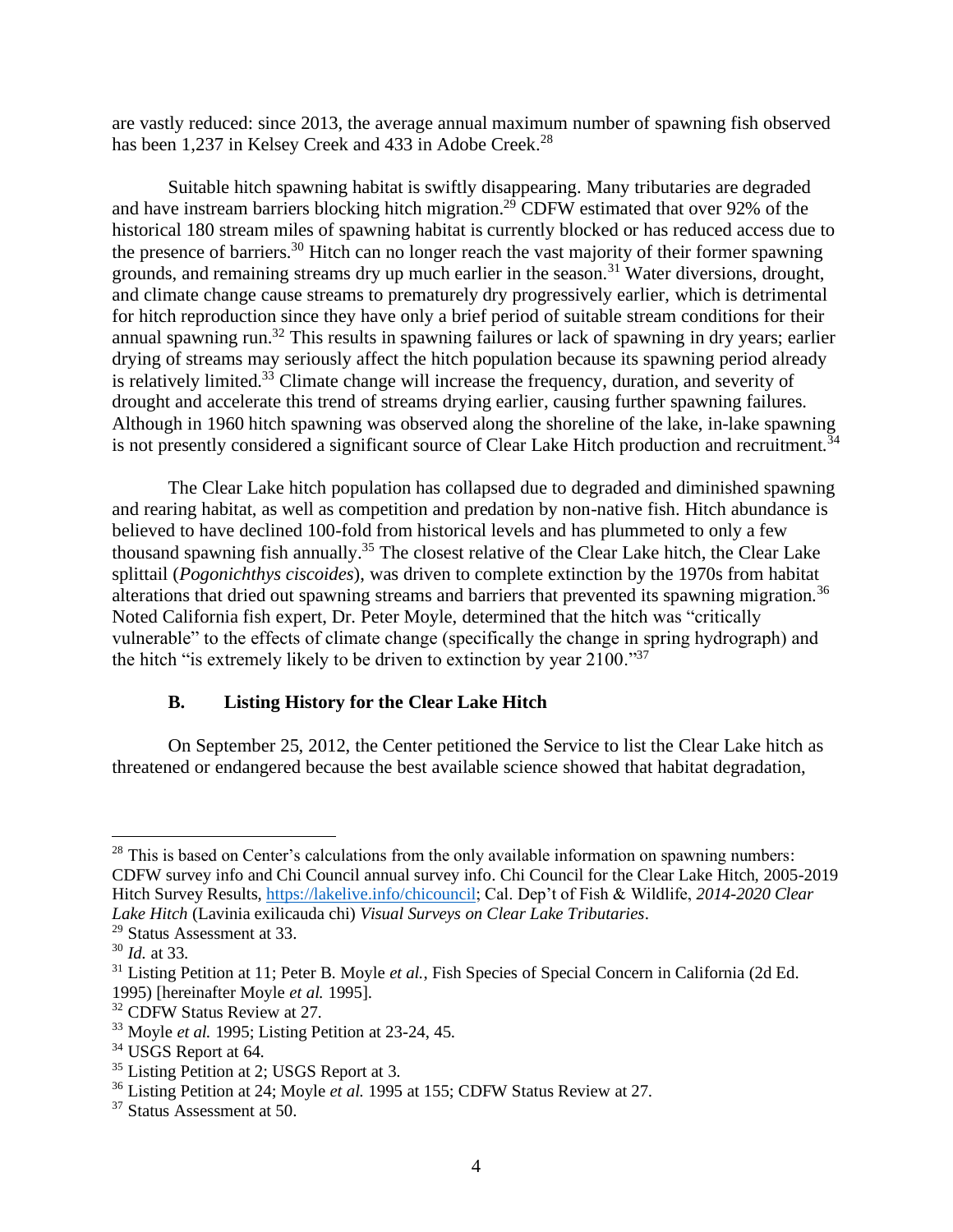predation and competition from non-native fish, drought, and climate change would propel the hitch swiftly towards extinction.<sup>38</sup>

On April 10, 2015, the Service published a positive 90-day finding that the petition presented substantial information indicating that listing the Clear Lake hitch may be warranted and initiating a status review.<sup>39</sup> The Service based its conclusion on: (1) present or threatened destruction or modification of habitat from urban and agricultural development, dams, water diversions, migration barriers, mining activities, and grazing; (2) overutilization for commercial fishing, recreational fishing, and tribal harvest; (3) disease and predation; and (4) other natural or manmade factors affecting its continued existence, including effects from climate change, contaminants, and introduced fish.<sup>40</sup>

On December 3, 2020, the Service issued a 12-month finding that Clear Lake hitch was not warranted for listing under the Endangered Species Act.<sup>41</sup> Without scientific support, the Service determined that "habitat degradation, predation and competition, drought and climate change are not likely to adversely affect the overall viability of the Clear Lake hitch in a biologically meaningful way" to render it "in danger of extinction or likely to become so in the foreseeable future throughout all or a significant portion of its range" because the hitch (1) "has a long life span," (2) is "highly fecund," and (3) has shown "behavioral flexibility to variable environmental conditions" through its use of different spawning strategies.<sup>42</sup> The Service also claimed that regulatory mechanisms were acting to protect the hitch and that the hitch would "only undergo a slight decrease in condition into the foreseeable future."<sup>43</sup>

## **C. Species Status Assessment for the Clear Lake Hitch**

The Service's Sacramento Field Office assessed the status of Clear Lake hitch in April 2020 to provide biological support for the decision of whether to list the hitch as threatened or endangered.<sup>44</sup> The Status Assessment used the principles of resilience, representation, and redundancy to assess the hitch's viability in the Clear Lake watershed.<sup>45</sup> In its analysis, the Service divided the watershed into Hydrologic Unit Code ("HUC") 12 sub-watersheds and then grouped them into one of five strontium isotope groups ("SIG") based on adult otolith strontium signatures indicating natal origin in order to inform its viability analysis.<sup>46</sup>

<sup>&</sup>lt;sup>38</sup> Listing Petition at 2, 27, 48. Presented with the same scientific information, in 2014 the California Department of Fish and Wildlife ("CDFW") found that the science clearly showed that the Clear Lake hitch was likely to become an endangered species in the foreseeable future, so it and listed the hitch as threatened under the California Endangered Species Act ("CESA"). CDFW Status Review at 2.

 $39$  90-Day Findings on 10 Petitions, 80 Fed. Reg. 19,259, 19,261 (Apr. 10, 2015) (to be codified at 50 C.F.R. pt. 17).

<sup>40</sup> *Id.*

<sup>&</sup>lt;sup>41</sup> Eleven Species Not Warranted for Listing as Endangered or Threatened Species, 85 Fed. Reg. 78,029 (Dec. 3, 2020) (to be codified at 50 C.F.R. pt. 17).

 $42$  85 Fed. Reg at 78,037-38.

<sup>43</sup> *Id.* at 78,038.

<sup>44</sup> Status Assessment at 1.

<sup>45</sup> *Id.* at 2-3.

<sup>46</sup> *Id.* at 14-16.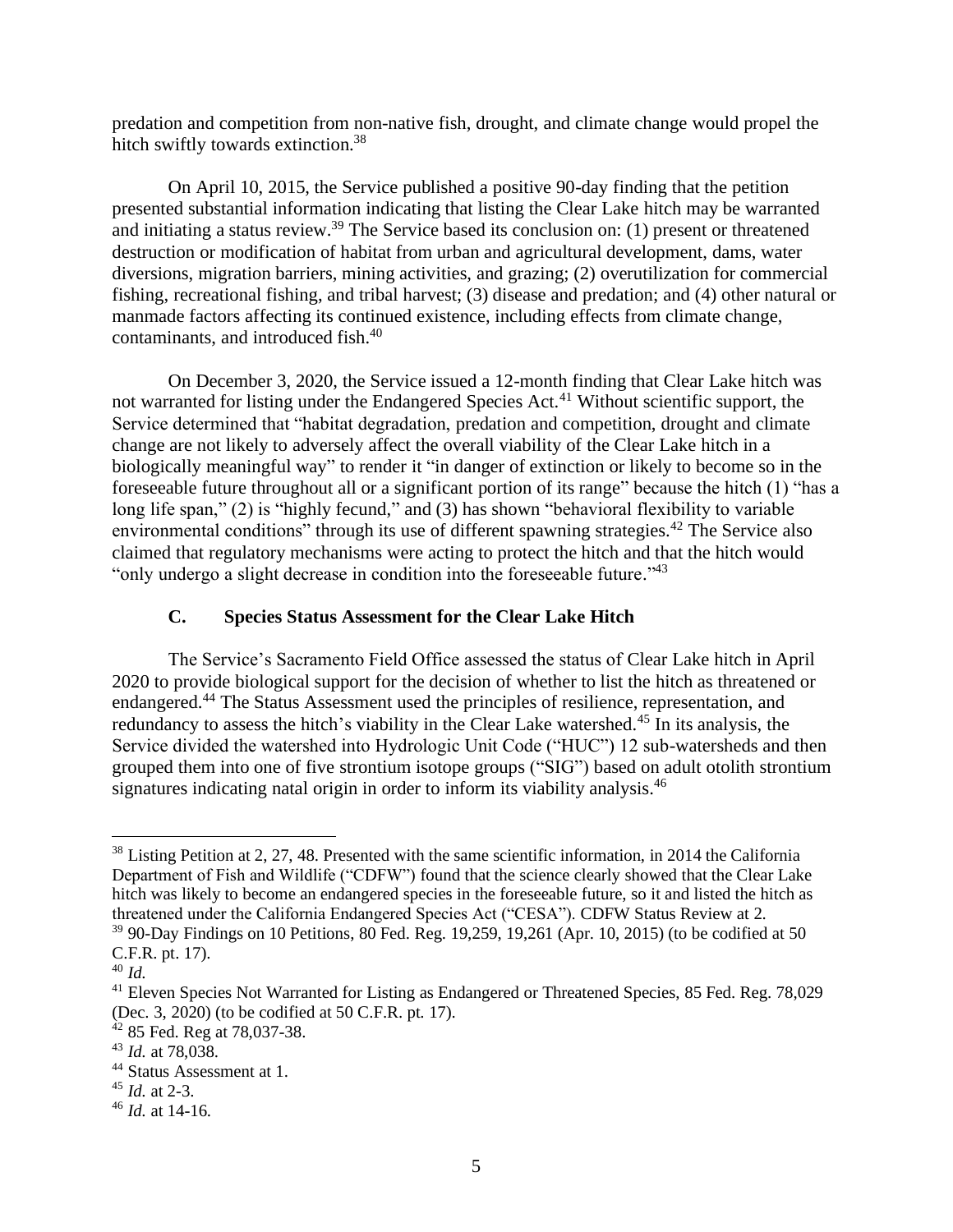The Status Assessment identified six primary factors that affect the hitch's current and future viability, all of which will intensify with climate change: (1) spawning habitat loss due to blocked access or altered tributary flows; (2) wetland/tule rearing habitat loss; (3) poor lake water quality; (4) increased competition and predation by invasive fish; (5) drought; and (6) the implementation of regulatory mechanisms and management actions throughout the watershed.<sup>47</sup>

In the Status Assessment, the Service identified the primary limiting factor for Clear Lake hitch reproduction success as access to suitable spawning habitat.<sup>48</sup> "For successful reproduction and recruitment, the Clear Lake hitch requires tributary streams to maintain consistent flow throughout the spawning season."<sup>49</sup> However, it found that "degradation of tributary streams has changed their hydrology, reducing the amount of water retained in the streams over the Clear Lake hitch's spawning season."<sup>50</sup> This, along with the presence of numerous passage barriers in the tributary streams, has "greatly reduced reproduction and early life stage survival (egg, larvae)."<sup>51</sup> As the Service admits, "[t]he loss of consistent tributary flows during the spawning season . . . is affecting the hitch at the individual, population, and subspecies level and is likely continue into the future" such that it reduces the hitch's overall representation and redundancy.<sup>52</sup>

The Service further described how the "conversion of wetland habitats" has impacted lake water quality and "reduced the amount of rearing habitat for any juvenile hitch that are able to migrate to the lake from their natal stream," further reducing the likelihood of recruitment.<sup>53</sup> The Service recognized that although some hitch have been observed spawning in the lake, "it is unknown whether lake spawning could support a viable population over the long-term."<sup>54</sup> The Service also admitted that although the Clear Lake hitch can "produce a large number of eggs during the spawning season," fecundity did not imply survival or recruitment because "a majority of those eggs will not then go on to develop into reproductive adults."<sup>55</sup> The Service also acknowledged that the Clear Lake hitch is at risk from environmental stochastic events such as severe storms, drought, contaminant exposure, and habitat modification by both natural and anthropogenic means.<sup>56</sup>

The Service relied on its analysis of three "plausible future scenarios" to forecast how possible future conditions could affect the hitch's viability.<sup>57</sup> Under Scenario 1, the scenario that the Service identified as the most likely to occur, the Service assumed that the current threats to the hitch will continue on the same or a very similar trajectory they are on now.<sup>58</sup> Under Scenario 2, the Service assumed a "best case scenario" where all analysis units of the Clear Lake

- <sup>47</sup> *Id.* at 55.
- <sup>48</sup> *Id.* at 18.
- <sup>49</sup> *Id.* at 23.
- <sup>50</sup> *Id.* at 25.
- <sup>51</sup> *Id.*
- <sup>52</sup> *Id.* at 33 <sup>53</sup> *Id.* at 25.
- <sup>54</sup> *Id.* at 18, 20.
- <sup>55</sup> *Id.* at 18.
- <sup>56</sup> *Id.* at 17.
- <sup>57</sup> *Id.* at 76.
- <sup>58</sup> *Id.* at 78-79.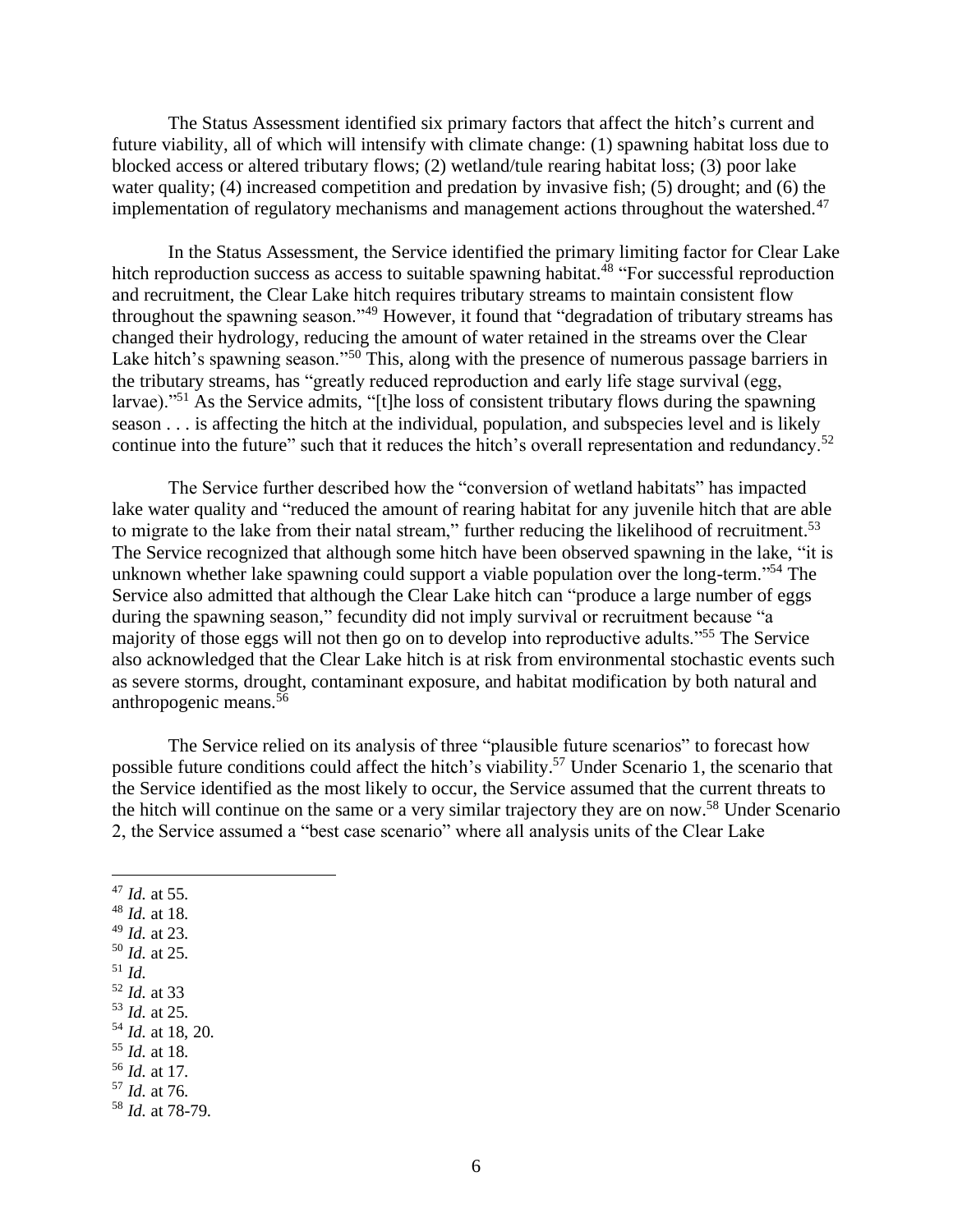population either retain or improve their current condition due to widespread restoration and enhancement activities throughout the watershed.<sup>59</sup> Scenario 3 presents, essentially, the worst case scenario that the Service modelled, with increased risks to the hitch population that result in a low predicted future condition.<sup>60</sup> The Service relied on this model to conclude that the hitch would "undergo only a slight decrease in condition into the foreseeable future."<sup>61</sup>

In the Status Assessment, the Service further admitted that no regulatory mechanisms or management actions fully ameliorate the presence of passage barriers, poor lake water quality, or habitat degradation from contamination, and none address impacts from algal blooms, predation or competition, grazing practices, drought, or climate change.<sup>62</sup> Nevertheless, the Service's 12month finding concluded that "regulatory mechanisms . . . and local ordinances are currently acting to ameliorate the severity of some existing threats, such as the take of individuals, degradation of tributary streams, and loss of wetland habitat surrounding Clear Lake."<sup>63</sup>

#### **II. LEGAL BACKGROUND**

#### **A. Requirements of the Endangered Species Act**

Congress enacted the Endangered Species Act "to halt and reverse the trend toward species extinction, whatever the cost."<sup>64</sup> To that end, the Act provides a program for conserving endangered and threatened species and the ecosystems upon which they depend. <sup>65</sup> The Secretary of the Department of the Interior, through the Service, must list species that it determines are endangered or threatened so that they receive crucial protections under the Act.<sup>66</sup>

The Service must list a species as "endangered" if it "is in danger of extinction throughout all or a significant portion of its range."<sup>67</sup> A species is "threatened" if it is "likely to become an endangered species within the foreseeable future."<sup>68</sup> The definition of "species" includes "subspecies" and "distinct population segments of any species of vertebrate fish or wildlife which interbreeds when mature."<sup>69</sup> The Service considers a species "endangered" if it "faces catastrophic threats that are both imminent and certain.<sup>70</sup> All federal agencies must "conserve endangered species and threatened species and . . . utilize their authorities in furtherance of the purposes" of the Act.<sup>71</sup>

<sup>60</sup> *Id.* at 83-85

- <sup>66</sup> *Id.* § 1533(a).
- $\frac{67}{1}$ *Id.*  $\frac{8}{9}$  1532(6).

 $71$  16 U.S.C. § 1531(c)(1).

<sup>59</sup> *Id.* at 80-82.

<sup>61</sup> 85 Fed. Reg. at 78,038.

<sup>62</sup> Status Assessment at 35, 39, 44, 47, 50-51, 62.

<sup>63</sup> 85 Fed. Reg. at 78,038.

<sup>64</sup> *Tenn. Valley Auth. v. Hill*, 437 U.S. 153, 180 (1978).

 $65$  16 U.S.C. § 1531(b).

<sup>68</sup> *Id*. § 1532(20).

<sup>69</sup> *Id.* § 1532(16).

<sup>&</sup>lt;sup>70</sup> Memorandum from Acting FWS Director Dan Ashe Re: Determination of Threatened Status for Polar Bears at 4 (Dec. 21, 2011).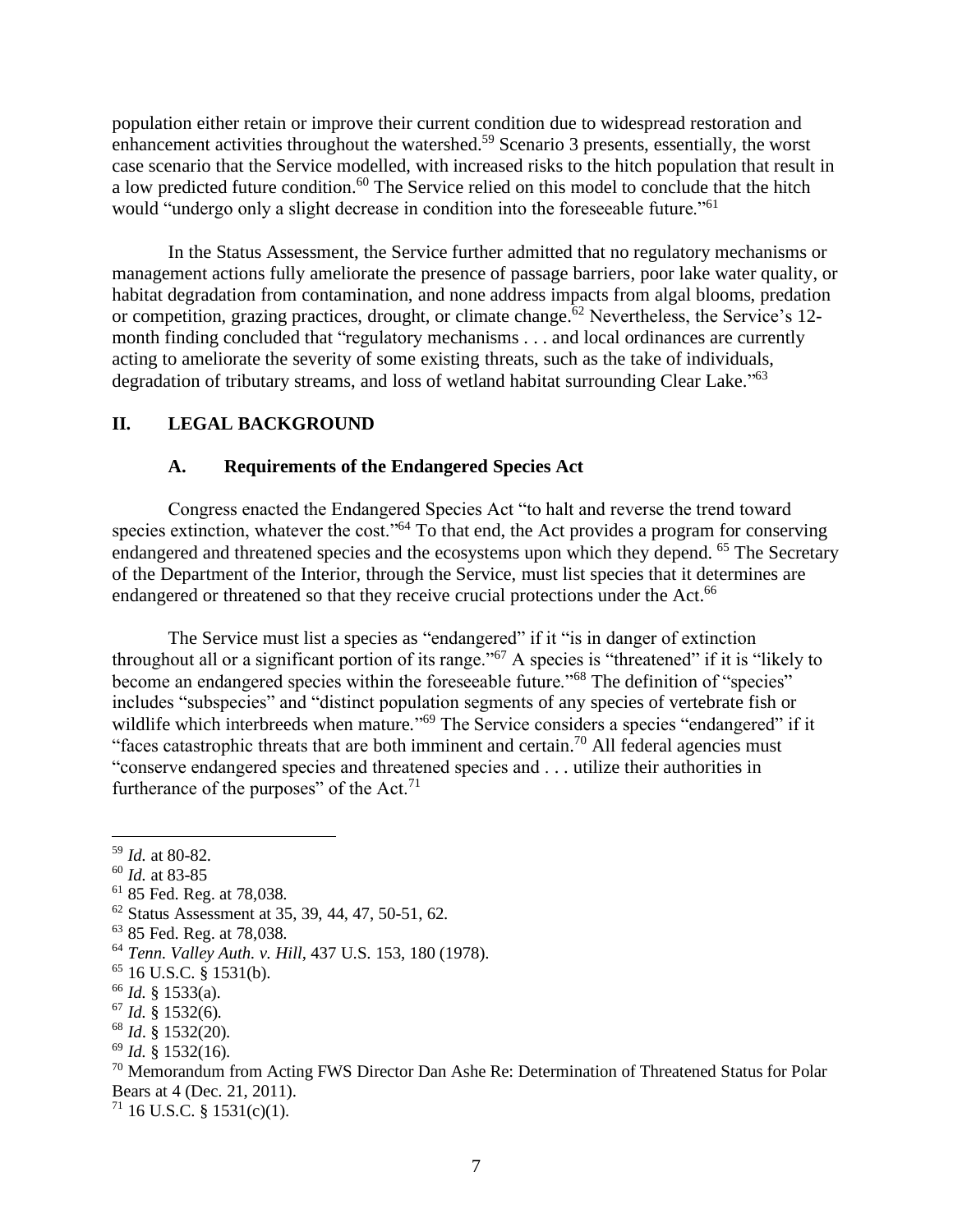Congress aptly described Section 4 as the "cornerstone of effective implementation of the Endangered Species Act."<sup>72</sup> Section 4 requires the Service to assess five categories of threats when making listing determinations:

- (A) the present or threatened destruction, modification or curtailment of a species' habitat or range;
- (B) overutilization for commercial, recreational, scientific or educational purposes;
- (C) predation or disease;
- (D) the inadequacy of existing regulatory mechanisms; and
- (E) other manmade or natural factors affecting the species' continued existence.<sup>73</sup>

If a species meets the definition of "endangered" or "threatened" because of *any one or a combination* of these five factors, the Act requires the Service to list the species.<sup>74</sup>

Since its enactment, only four listed species have gone extinct and another 22 listed species are believed extinct.<sup>75</sup> The Act's success is attributable to its strong science mandate, which requires the Service to make listing decisions "solely on the basis of the best scientific and commercial data available."<sup>76</sup> Courts have consistently held that the "standard does not require that [the Service] act only when it can justify its decision with absolute confidence."<sup>77</sup> Rather, "[e]ven if the available scientific and commercial data were quite inconclusive, [the Service] may—indeed must—still rely on it."<sup>78</sup> Requiring the best available science, as opposed to scientific certainty, "is in keeping with congressional intent" that the Service "take preventive" measures *before* a species is 'conclusively' headed for extinction."<sup>79</sup> In making listing decisions solely based on the best available science, the Service also cannot consider economics or politics in deciding whether to list a species. As courts have explained, "the [Act] clearly bars economic considerations from having a seat at the table when the listing determination is being made."<sup>80</sup> Similarly, the standard "requires [the Service] to disregard politics" in making listing decisions.<sup>81</sup> In fact, "the word 'solely' is intended to remove from the process of the listing or delisting of species any factor not related to the biological status of the species."<sup>82</sup>

 $72$  S. Rep. No. 418, 97th Cong., 2d Sess. at 10; see also H. Rep. No. 567, 97th Cong., 2d Sess. at 10.  $^{73}$  16 U.S.C. § 1533(a)(1).

<sup>74</sup> *Id.*; 50 C.F.R. § 424.11(c); *see also Fed'n of Fly Fishers v. Daley*, 131 F. Supp. 2d 1158, at 1164 (N.D. Cal. 2000) ("These factors are listed in the disjunctive; any one or a combination can be sufficient for a finding that a particular species is endangered or threatened.").

<sup>&</sup>lt;sup>75</sup> Noah Greenwald, Kieran F. Suckling, Brett Hartl & Loyal A. Mehrhoff, Extinction and the U.S. Endangered Species Act, 7 PEERJ, at 3 (Apr. 22, 2019).

 $76$  16 U.S.C. § 1533(b)(1)(A).

<sup>77</sup> *Ariz. Cattle Growers' Ass'n v. Salazar*, 606 F.3d 1160, 1164 (9th Cir. 2010), *cert denied*, 131 S. Ct. 1471 (2011).

<sup>78</sup> *Sw. Ctr. for Biological Diversity v. Babbitt*, 215 F.3d 58, 60 (D.C. Cir. 2000).

<sup>79</sup> *Defenders of Wildlife v. Babbitt*, 958 F. Supp. 670, 679–80 (D.D.C. 1997).

<sup>80</sup> *N.M. Cattle Growers Ass'n v. U.S. Fish & Wildlife Serv*., 248 F.3d 1277, 1285 (10th Cir. 2001).

<sup>81</sup> *Save Our Springs v. Babbitt*, 27 F. Supp. 2d 739, 747 (W.D. Tex.1997).

<sup>82</sup> *N.M. Cattle Growers*, 248 F.3d at 1284–85 (quoting H.R. Rep. No. 97-567, pt. 1, at 29 (1982)) (internal quotation marks omitted).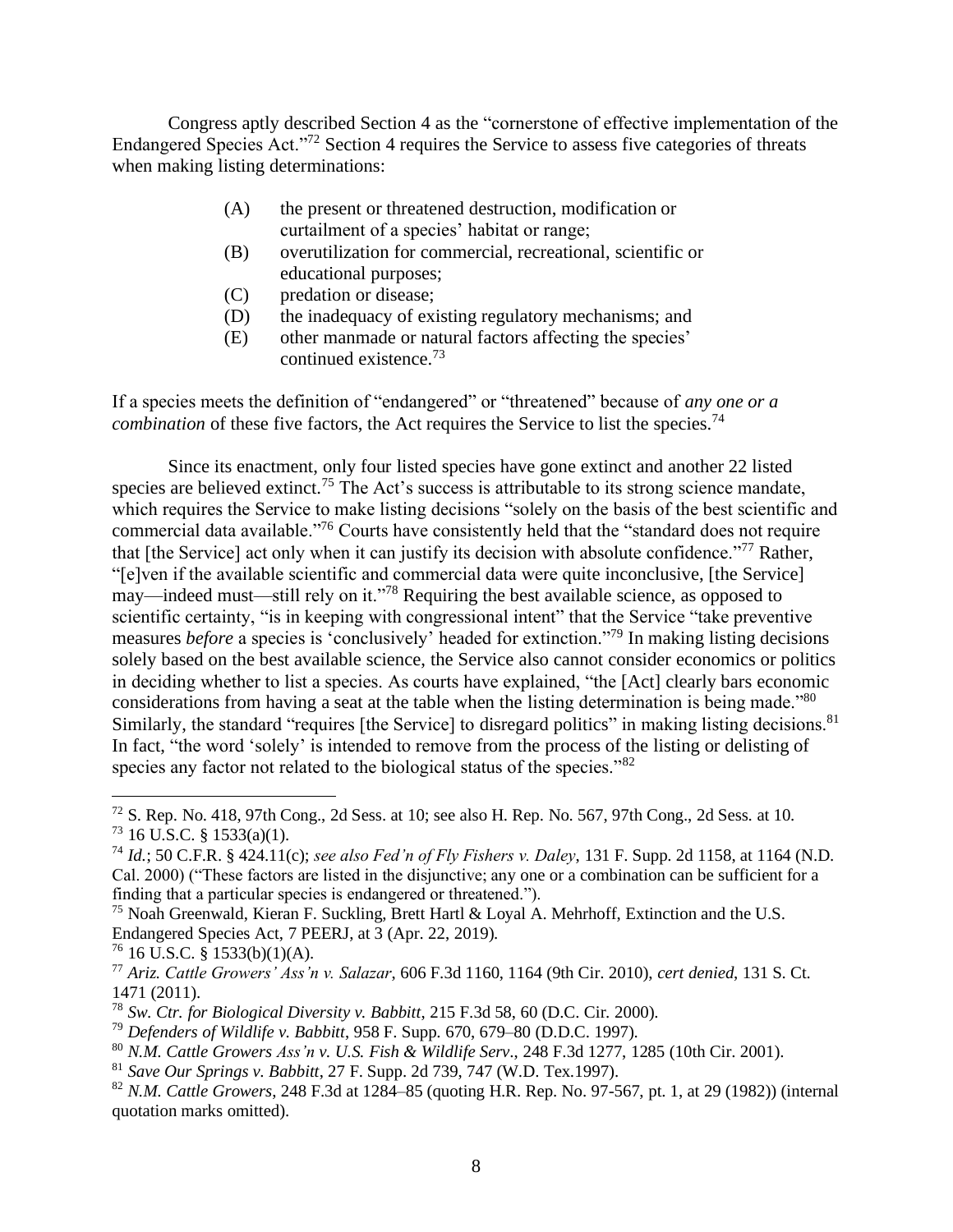Once a species is listed, the Act provides an array of statutory protections. For example, Section 4 requires the Service to protect "critical habitat" for listed species and engage in recovery planning.<sup>83</sup> Section 7 requires all federal agencies to ensure that their actions neither "jeopardize the continued existence" of any listed species nor "result in the destruction or adverse modification" of its "critical habitat."<sup>84</sup> Section 9 makes it unlawful to "take" listed species, which means no person can harass, harm, pursue, hunt, shoot, wound, kill, trap, capture, or collect any threatened or endangered species without prior authorization from the Service.<sup>85</sup>

### **B. The Administrative Procedure Act**

The Administrative Procedure Act, 5 U.S.C. §§ 701-06 ("APA"), authorizes courts to "hold unlawful and set aside agency action, findings, and conclusions found to be . . . arbitrary, capricious, an abuse of discretion, or otherwise not in accordance with law."<sup>86</sup> The agency must "examine the relevant data and articulate a satisfactory explanation for its action including a rational connection between the facts found and the choice made."<sup>87</sup> In reviewing an agency's decision, the court considers whether it was "based on a consideration of the relevant factors" and whether there has been a "clear error of judgment."<sup>88</sup> An agency rule is "arbitrary and capricious" if the agency "relied on factors which Congress has not intended it to consider, entirely failed to consider an important aspect of the problem, offered an explanation for its decision that runs counter to the evidence before the agency, or is so implausible that it could not be ascribed to a difference in view or the product of agency expertise."<sup>89</sup>

## **III. VIOLATIONS OF THE ENDANGERED SPECIES ACT AND APA**

### **A. The Service's Not Warranted Finding for the Clear Lake Hitch is Not Based on the Best Available Science and Fails to Draw a Rational Connection Between the Facts Found and the Decision Made.**

The Service's three bases for denying listing the Clear Lake hitch are arbitrary and capricious and contrary to the best available science, in violation of the Endangered Species Act. Without scientific support, the Service's 12-month finding stated that the hitch was not in danger of extinction because it has "a long life span," "is highly fecund," and has "shown the ability to use different spawning strategies" that demonstrate "its behavioral flexibility to variable environmental conditions."<sup>90</sup> Based on these characteristics alone, the Service concluded that habitat degradation, predation and competition, drought and climate change are not likely to

 $83$  16 U.S.C. § 1533(a)(3), (f).

<sup>84</sup> *Id.* § 1536(a)(2).

<sup>85</sup> *Id.* § 1538.

 $86$  5 U.S.C. § 706(2)(A).

<sup>87</sup> *Motor Vehicle Mfrs. Ass'n of U.S. v. State Farm Mut. Auto. Ins. Co.*, 463 U.S. 29, 43 (1983) (internal quotation marks and citations omitted).

<sup>88</sup> *Id.*

<sup>89</sup> *Id.*

<sup>90</sup> 85 Fed. Reg. at 78,038-39.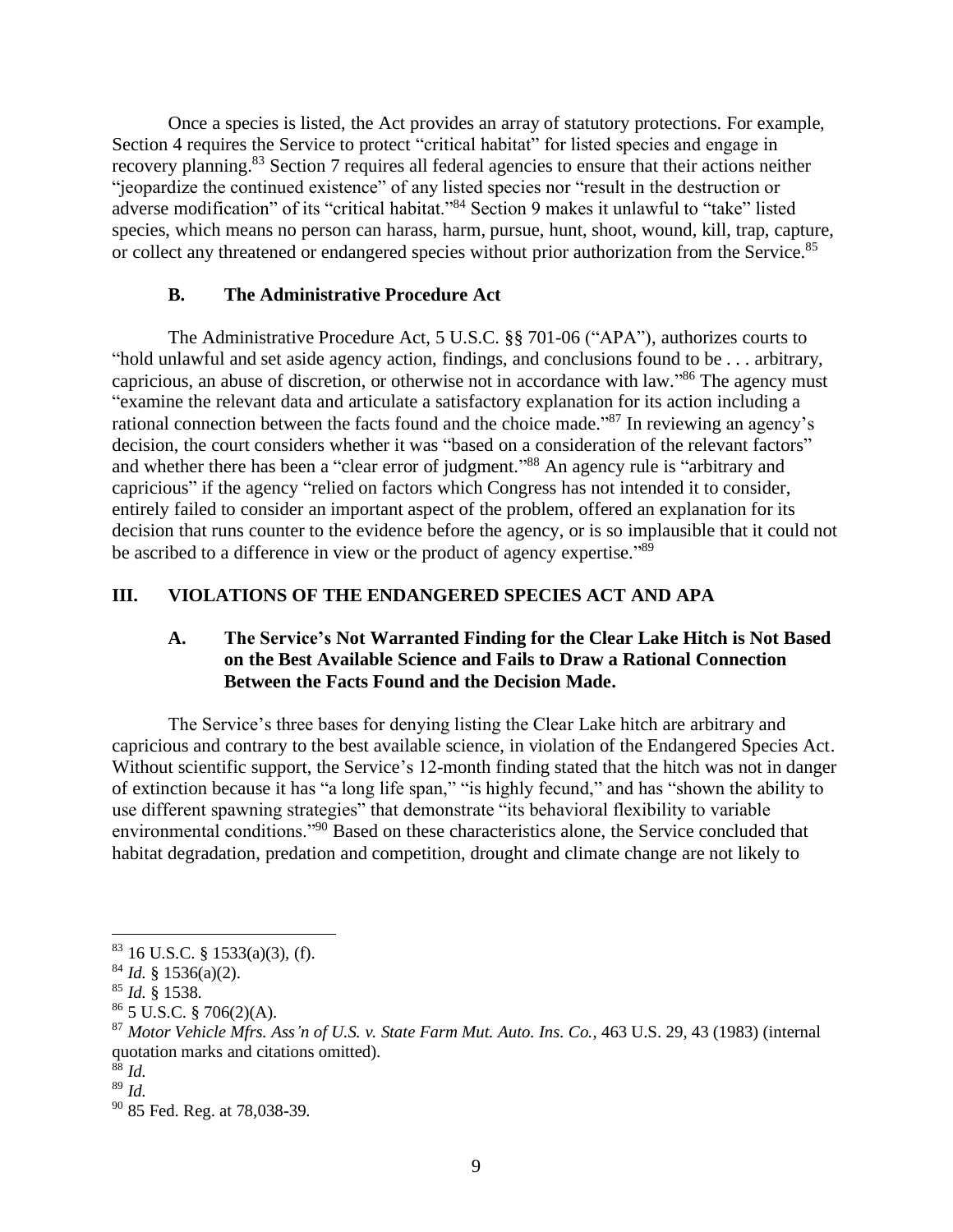adversely affect the hitch's overall viability such that it is in danger of extinction or likely to become so in the foreseeable future throughout all or a significant portion of its range.<sup>91</sup>

The Service's "not warranted" finding casts aside scientific conclusions in the record, which find that the "combined severe pressures of habitat alteration and alien species . . . clearly threaten the Clear Lake hitch with extinction in the foreseeable future" due to a multitude of unabated threats that are not being addressed in any meaningful way.<sup>92</sup> The best available science, including the Service's own analysis, shows that the hitch requires sustained water flow and access to spawning habitat within the tributaries. Accordingly, the Service's reliance on shore spawning to deny listing was arbitrary, as was its reliance on fecundity and lifespan. In denying crucial protections to the Clear Lake hitch, the Service's failure to base its decision on the best available science is arbitrary and capricious and violates the Endangered Species Act.

#### **1. The best available science shows that hitch require sustained water flow and access to spawning habitat in tributary streams for survival.**

As detailed throughout the Status Assessment, the key requirement for Clear Lake hitch survival is "sustained water flow within the tributaries and accessibility to spawning habitats."<sup>93</sup> The Service recognized that hitch require tributary flows to successfully spawn, specific water quality and temperature to hatch, and clean wetland/tule habitat to rear.<sup>94</sup> Indeed, the Service analyzed the primary factors affecting Clear Lake hitch viability—all related to habitat changes—and identified the number one threat as "the loss of spawning habitat . . . block[ing] access to or alter[ing] the flow regime of tributary streams."<sup>95</sup> The Service also identified drought, "which further reduces tributary flow," as another top risk to hitch viability.<sup>96</sup>

Habitat loss for the Clear Lake hitch has been significant. Instream migration barriers and water diversions have eliminated over 92% of historical 180 stream miles of suitable hitch spawning habitat.<sup>97</sup> As the Service recognized, this substantial spawning habitat loss is particularly problematic because hitch require specific habitat features to successfully spawn.<sup>98</sup> To complete their lifecycle, hitch require specific water quality and temperature, sustained tributary flows, unimpeded migration to suitable spawning habitat in the spring, and the ability for adults and young to return downstream to Clear Lake before tributaries dry up or reduced flows and water depth impede migration—typically around one month of hatching.<sup>99</sup> Clear Lake hitch have adapted to only a brief period of suitable stream conditions for their annual spawning

<sup>91</sup> *Id.* at 78,038.

<sup>92</sup> Peter B. Moyle *et al.*, Fish Species of Special Concern in California, Clear Lake Hitch (*Lavinia exilicauda chi*) at 10 (2012) (unpublished chapter) (on file with author) [hereinafter Moyle *et al.* 2012]. <sup>93</sup> Status Assessment at 22.

<sup>&</sup>lt;sup>94</sup> Status Assessment at 13; Peter B. Moyle *et al.*, 1995. Fish Species of Special Concern in California at 154 (2d Ed. 1995) [hereinafter Moyle *et al.* 1995]; Peter B. Moyle, Inland Fishes of California (2002) [hereinafter Moyle 2002]; Moyle *et al.* 2012 at 3-4.

<sup>&</sup>lt;sup>95</sup> Status Assessment at 55.

<sup>96</sup> *Id.* at 55.

<sup>&</sup>lt;sup>97</sup> CDFW Status Review at 24-25.

<sup>98</sup> Status Assessment at 13.

<sup>99</sup> *Id.* at 12-13.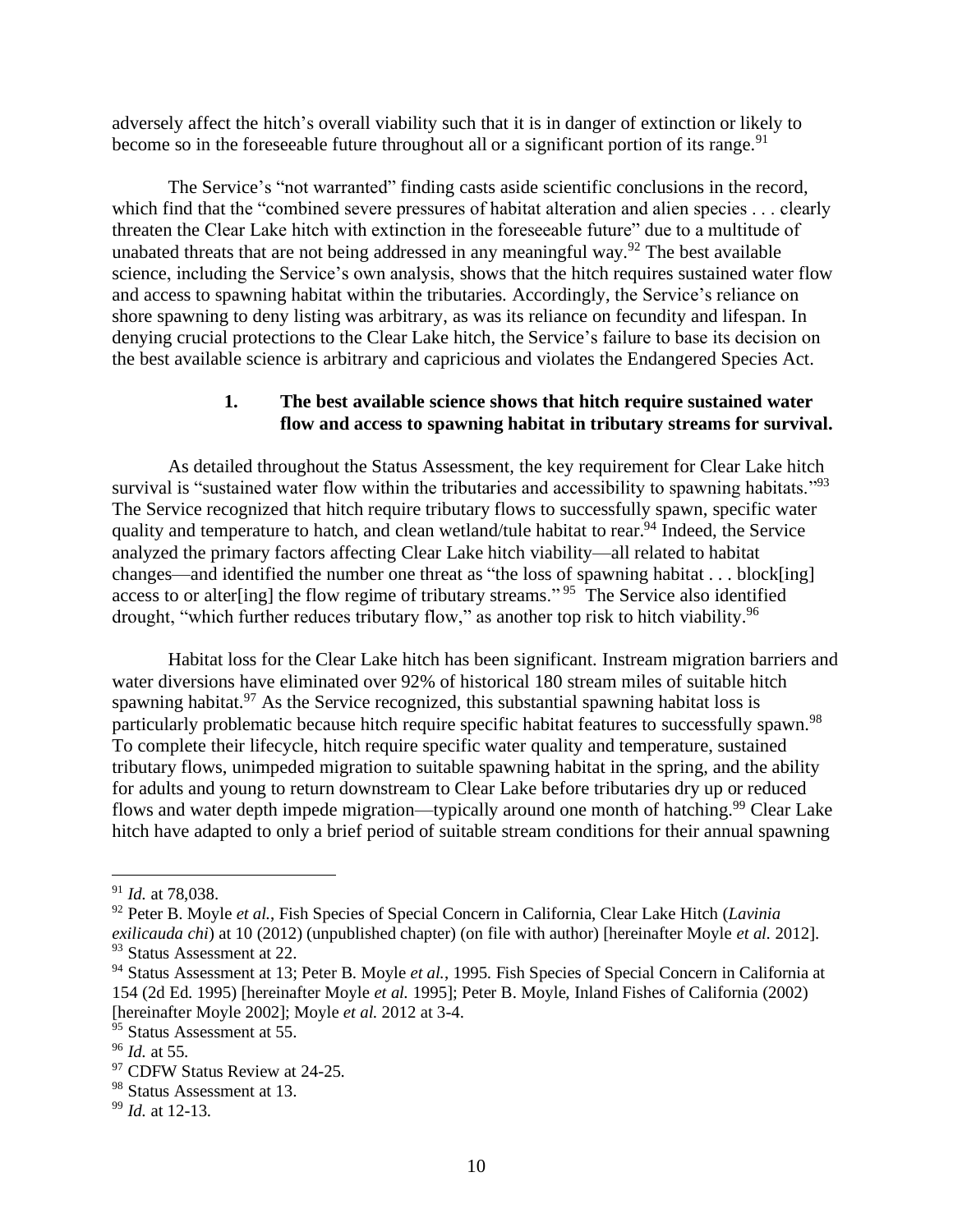run and risk spawning failures as streams prematurely dry progressively earlier.<sup>100</sup> Although the Service acknowledges that spawning and rearing habitat "must be of sufficient quality to support reproduction and growth" for the hitch to "maintain viability," the Service fails to rationally explain how the significant loss of habitat required for hitch spawning does not warrant listing.<sup>101</sup>

### **2. The Service arbitrarily relied on shore spawning to deny listing.**

The Service further provides no credible support for its claim that Clear Lake hitch do not require tributary streams to spawn but can also spawn successfully in Clear Lake itself, showing "behavioral flexibility to variable environmental conditions."<sup>102</sup> Indeed, the best available science does not support the viability of "shore spawning" or other "different spawning strategies" for the hitch, as the Service claims in its not warranted finding.<sup>103</sup>

Moreover, the Service misinterprets the Feyrer *et al.* study presented as evidence in the Status Assessment that the Clear Lake hitch "is able to spawn in a number of different habitat types and not just tributary streams with continual flow." <sup>104</sup> Feyrer *et al.*, used strontium isotope analysis from hitch otoliths to try to determine natal origins for hitch.<sup>105</sup> However, the Feyrer *et al.* study did not find that Clear Lake hitch do not require tributary streams to spawn, nor did it find that hitch can spawn successfully in Clear Lake itself.<sup>106</sup> Rather, the study merely stated that "*circumstantial evidence* suggests that within-lake spawning may be more prevalent than previously thought, especially during droughts" and that the results "suggest *indirectly* that Clear Lake hitch *may possibly* use Clear Lake and the mouths of its tributary streams for spawning more so than previously thought."<sup>107</sup> Still, Feyrer *et al.* acknowledged that their methodology in assigning natal origin may also be flawed, as it may not have accurately separated and differentiated lake and tributary markers of strontium and, thus, natal origins of hitch:

> [i]t is not possible to fully differentiate Clear Lake from all its tributaries using  ${}^{87}Sr/{}^{86}Sr...$ classification into SIG 3 could be overestimated because of the limitation of this tool in detecting small fish from tributaries that could have migrated very quickly to Clear Lake to rear…The development of additional markers to separate Clear Lake from Adobe Creek would be needed to fully differentiate lake and stream production of Clear Lake hitch.<sup>108</sup>

<sup>106</sup> *Id.* at G.

<sup>100</sup> Moyle *et al.* 2012 at 5.

<sup>&</sup>lt;sup>101</sup> Species Assessment Form at 12.

<sup>102</sup> 85 Fed. Reg. at 78,038.

<sup>103</sup> *Id.* at 78,037-38.

<sup>&</sup>lt;sup>104</sup> Status Assessment at 61.

<sup>&</sup>lt;sup>105</sup> Frederick Feyrer *et al.*, Strontium Isotopes Reveal Ephemeral Streams Used for Spawning and Rearing

by an Imperiled Potamodromous Cyprinid Clear Lake Hitch *Lavinia Exilicauda Chi* (Apr. 18, 2019).

<sup>107</sup> *Id.* (emphasis added).

<sup>108</sup> *Id.*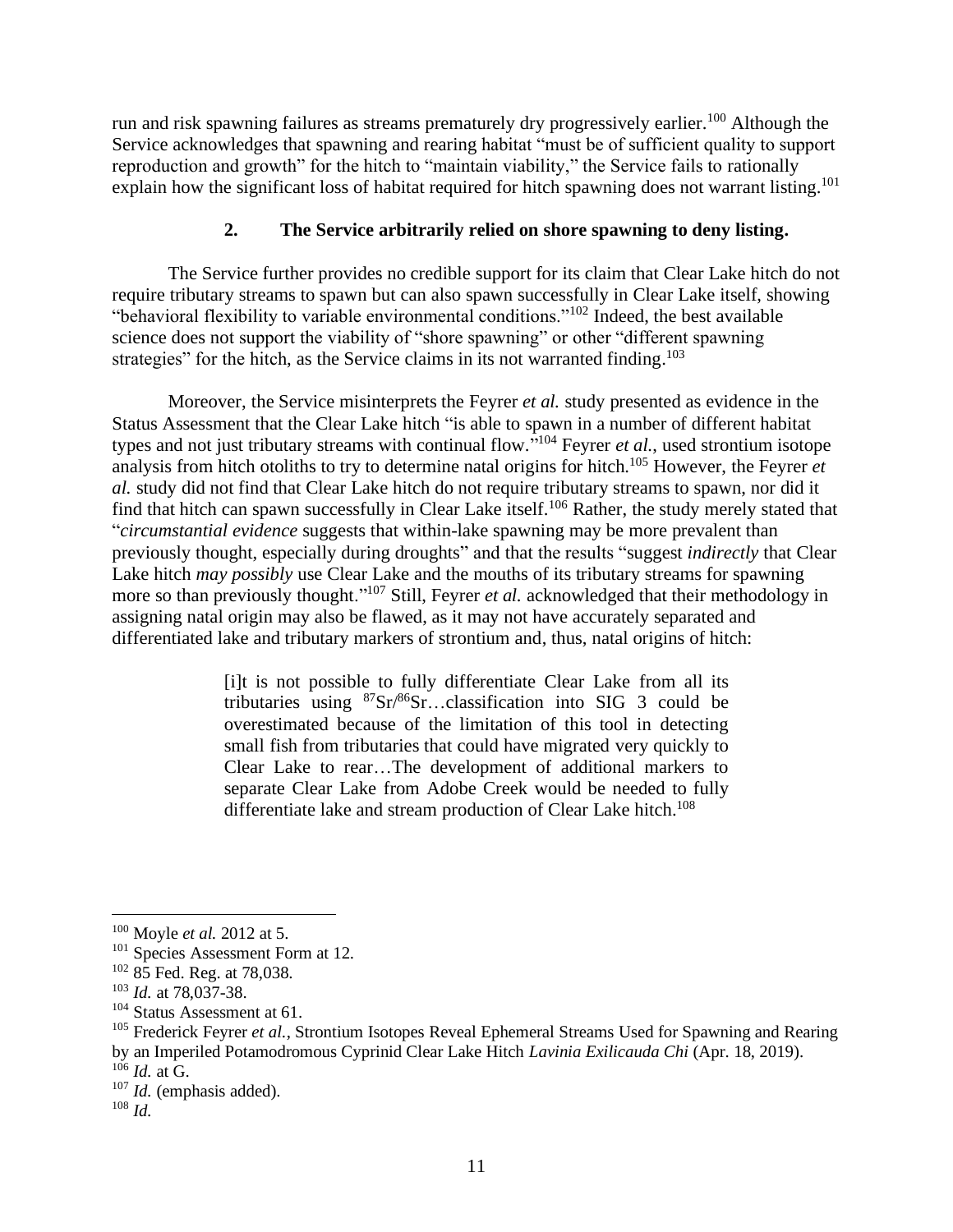The Service ignored the limitations of the Feyrer *et al.* study and falsely relied on it to support its claim that hitch can spawn successfully in Clear Lake rather than tributary streams.<sup>109</sup> In fact, in a study of habitat requirements for hitch spawning that USGS provided to aid FWS's listing decision, Feyrer expressly dismissed lake spawning as being "*not* . . . a significant source" of hitch "production and recruitment."<sup>110</sup>

Additionally, CDFW evaluated the likelihood of success of Clear Lake hitch lake spawning events and concluded that they "may be limited due to losses from egg desiccation and predation on eggs and larvae."<sup>111</sup> The Service ignored the science presented in the USGS report and CDFW's conclusions and, instead, decided to not list the hitch based on an unsupported claim that hitch have "behavioral flexibility to variable environmental conditions."<sup>112</sup>

The Service's arbitrary reliance on shore spawning poisons other parts of its decision and analysis. For one, the Service arbitrarily dismisses the importance of spawning gravel and instream/streamside vegetation based on shoreline spawning. <sup>113</sup> Additionally, the Service arbitrarily dismisses the impacts of drought based on assumed shoreline spawning.<sup>114</sup> These incomplete conclusions—based in part on observations from over sixty years ago and in part on a flawed otolith study—are also inconsistent with recent studies about the specific hitch spawning habitat requirements necessary for survival and population resiliency.<sup>115</sup>

The Service's reliance on shore spawning is also inconsistent with its own Status Assessment and not rationally connected to the facts found. The Service acknowledges that shore spawning is relevant for only a "small proportion of the population" and repeatedly admits that "it is unknown whether lake spawning could support a viable population over the long-term."<sup>116</sup> Although some hitch were observed spawning along the shores of Clear Lake in the past, the Service acknowledged that any contribution to recruitment by lake spawners is likely minimal due to heavy predation on eggs and larvae by carp and other invasive fishes.<sup>117</sup> Additionally, the Service recognized the possibility that "large shoals of Mississippi silversides (*Menidia audens*) in Clear Lake's nearshore areas further reduce the likelihood of success lake spawning as the silversides prey on hitch larvae and compete for planktonic prey resources."<sup>118</sup>

<sup>109</sup> Status Assessment at 61.

<sup>&</sup>lt;sup>110</sup> USGS Report at 64.

<sup>&</sup>lt;sup>111</sup> CDFW Status Review at 8.

<sup>112</sup> 85 Fed. Reg. at 78,038.

<sup>113</sup> Status Assessment at 14.

<sup>114</sup> *Id.* at 44.

<sup>&</sup>lt;sup>115</sup> USGS Report at 64.

<sup>&</sup>lt;sup>116</sup> Status Assessment at 18, 20, 44, and 55.

<sup>&</sup>lt;sup>117</sup> *Id.* at 11; J.B. Kimsey and Leonard O. Fisk, Keys to the Freshwater and Anadromous Fishes of California (1960); R.E. Geary, Life History of the Clear Lake Hitch (*Lavinia exilicauda chi*), Univ. Cali., Davis (1978) (unpublished master's thesis).

<sup>118</sup> Status Assessment at 11; Bennet and Moyle 1996, pp. 526, 529; P. Moyle *in litt.* 2020.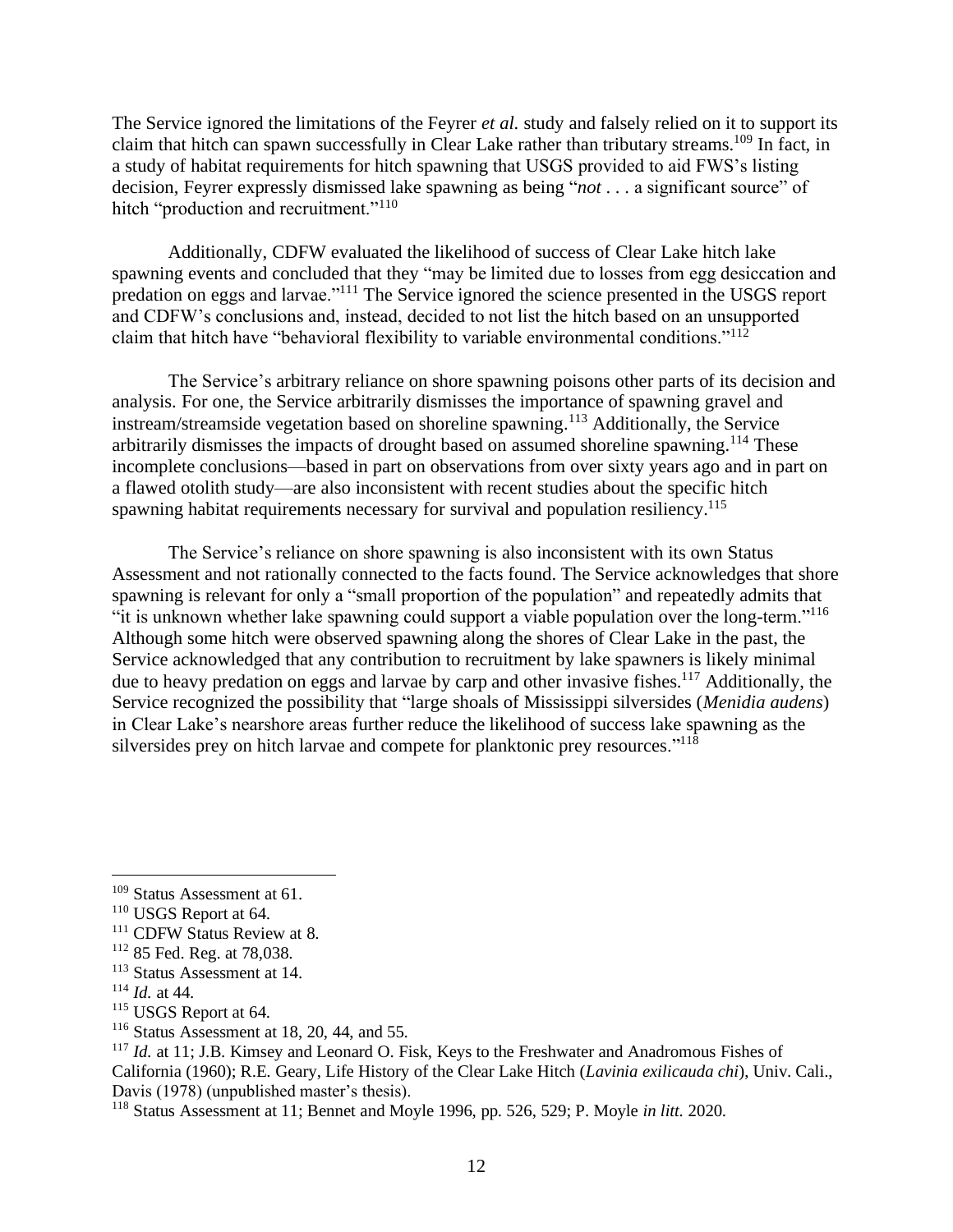#### **3. The Service's reliance on the hitch's fecundity and long lifespan to deny listing was also arbitrary.**

Although Clear Lake hitch are highly fecund and have a relatively long lifespan, the Service neglects to explain how these attributes ensure hitch survival and persistence, particularly when considering the hitch's specific habitat requirements for successful spawning, the significant loss of available spawning and rearing habitat, and the observed and predicted effects of climate change. In the Status Assessment, the Service acknowledged "lack of information" regarding "survival at any life stage."<sup>119</sup> Nevertheless, the Service identifies a crucial difference between fecundity and recruitment necessary for hitch survival, stating that although the hitch can produce a large number of eggs during the spawning season, "a majority of those eggs will not then go on to develop into reproductive adults," so that any individual hitch's reproductive effort "does not contribute to the overall population."<sup>120</sup> The Status Assessment further described the primary negative influences on hitch recruitment as the loss of wetland/tule habitat and the presence of non-native fish within remaining wetlands.<sup>121</sup>

The hitch can live up to seven years but mainly lives around four years, meaning that a prolonged drought—lasting even just a few years—could swiftly drive hitch populations to extinction. As the Service acknowledged, while "a longer life-span is likely an adaptation to variable environmental conditions within the Clear Lake area. . . prolonged drought conditions can greatly impact the overall population," particularly when combined with other stressors.<sup>122</sup> Moreover, the Service provided no credible evidence that either fecundity or long lifespan could effectively mitigate Clear Lake hitch habitat loss or population decline. Indeed, no analysis, has ever identified fecundity or long lifespan as factors that mitigate hitch population decline. In denying crucial protections to the Clear Lake hitch, the Service's failure to base its decision on the best available science is arbitrary and capricious and violates the Endangered Species Act.

### **B. The Service's Climate Change Analysis Is Arbitrary and Capricious and Contrary to the Best Available Science.**

The Service also failed to rationally explain why the Clear Lake hitch is not warranted for protection as a threatened or endangered species given that climate change will compound ongoing threats. Near-complete hitch spawning failure has been observed during recent dry years.<sup>123</sup> Clear Lake recently experienced three consecutive years of drought which dramatically reduced hitch spawning in tributaries and resulted in dangerously low spawning numbers; in the entire Clear Lake basin, in 2013 less than 500 spawning fish were observed in only 3 tributaries; in 2014 less than 1,500 spawning fish were observed in 5 tributaries; and in 2015 less than 800 spawning fish were observed in 6 tributaries. $124$ 

<sup>&</sup>lt;sup>119</sup> Status Assessment at 13.

<sup>120</sup> *Id.* at 18.

<sup>121</sup> *Id.*

<sup>122</sup> *Id.* at 50.

<sup>123</sup> Moyle 2002 at 128; Moyle *et al.* 2012 at 9.

<sup>&</sup>lt;sup>124</sup> Chi Council for the Clear Lake Hitch, 2019 Hitch Survey Results, [https://lakelive.info/chicouncil;](https://lakelive.info/chicouncil) Cal. Dep't of Fish & Wildlife, *2014 Clear Lake Hitch* (Lavinia exilicauda chi) *Visual Surveys on Clear Lake Tributaries*, at 5.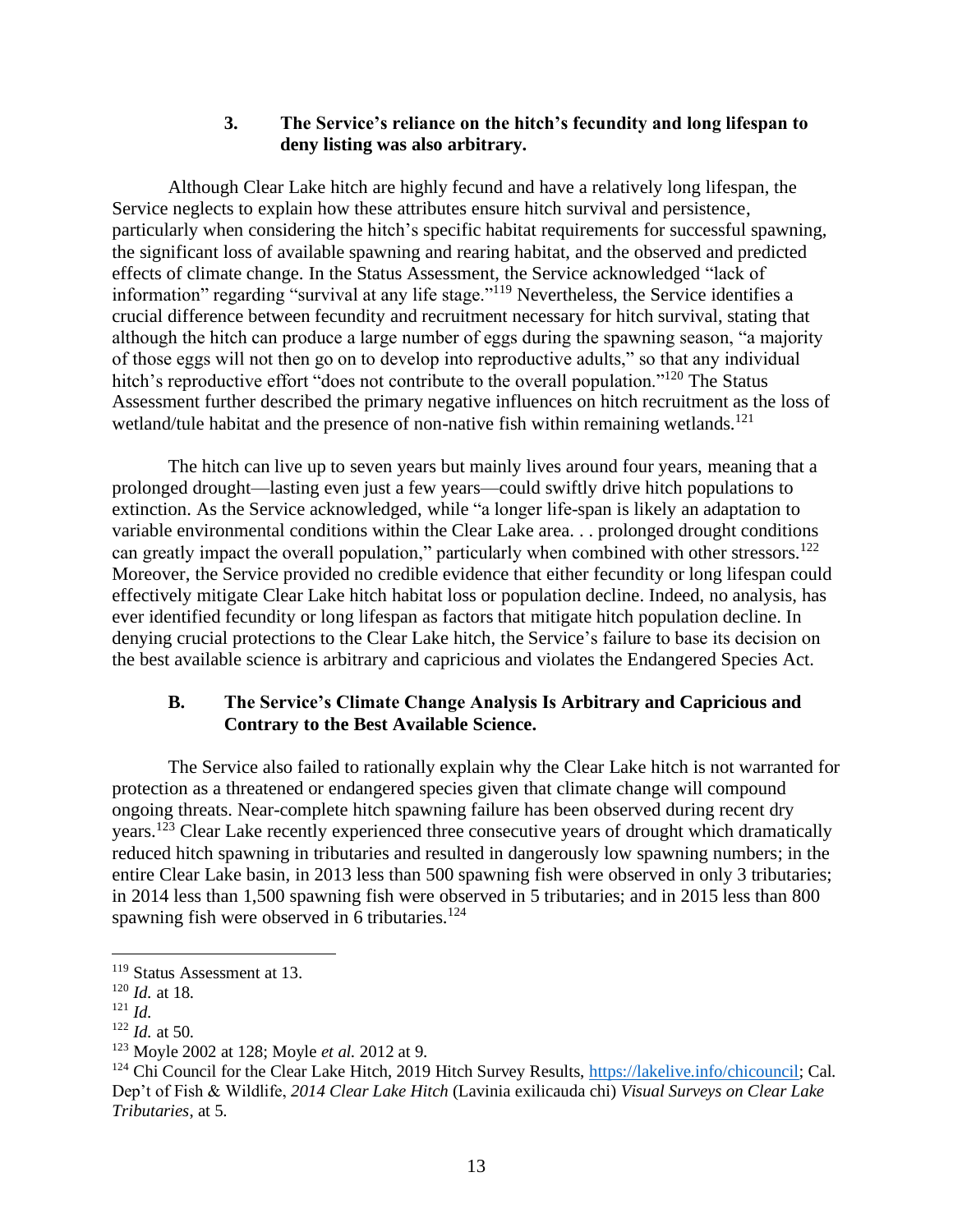Increased drought and rapid climate change due to warming will accelerate the premature drying of streams, driving further spawn failures.<sup>125</sup> The Service recognized that severe drought events "are likely . . . due to climate change."<sup>126</sup> Most Clear Lake hitch live for four to six years, and few hitch live longer than six or seven years.<sup>127</sup> While a relatively long lifespan and high fecundity may allow hitch populations to weather a few bad spawning years, stream conditions during spawning will be progressively drier with the climatic shift towards greater aridity and variability in rainfall.<sup>128</sup> Clear Lake hitch expert Dr. Peter Moyle states unequivocally that "an increase in the length of dry seasons, especially for consecutive years, combined with increased mortality in the lake could result in extinction" for the hitch.<sup>129</sup> Dr. Moyle and others assessed the hitch's vulnerability to climate impacts and determined that the hitch was "critically vulnerable" to the effects of climate change (specifically, the change in spring hydrograph) and, thus, "…is *extremely likely* to be driven to extinction by year 2100 without conservation measures."<sup>130</sup> Researchers at University of California, Davis who evaluated climate impacts on freshwater fishes in California designated the hitch as endangered because they found that hitch were "critically vulnerable" to climate change.<sup>131</sup> All that the Service says to support hitch survival in drought is that "[s]ome proportion of the [hitch] population may utilize habitats within the lake to spawn and, thus, may be able to spawn annually even during drought conditions."<sup>132</sup> But as discussed above, the Service's reliance on lake spawning to support hitch survival is not supported.

Longer dry seasons for consecutive years combined with increased lake mortality are likely to drive hitch extinction. Under a future scenario that the Service itself identifies as most likely, the Service projects that climate change will reduce spawning habitat, increase fire and flooding causing erosion, decrease lake water quality, and extend drought.<sup>133</sup> These conditions alone prompted scientists to conclude that hitch are endangered, and thus likely to go extinct in the foreseeable future.<sup>134</sup>

Hand in hand with drought, the region will face increased frequency and intensity of wildfire. As the Service itself states, fires in Clear Lake watershed increase stream bank erosion and channelization, decreasing the amount of water retained in tributaries for spawning hitch.<sup>135</sup> When the Service completed its Species Status Assessment Form in July 2020, it cites the 2018

<sup>133</sup> *Id.* at 77.

<sup>125</sup> Moyle *et al.* 2012 at 9.

<sup>&</sup>lt;sup>126</sup> Species Assessment Form at 12.

<sup>127</sup> Moyle 2002, p. 138; CDFW 2014, p. 8; Moyle *et al.* 2012, p. 2.

<sup>128</sup> Moyle *et al.* 2012 at 9-10; Listing Petition at 44-45.

<sup>129</sup> Moyle *et al.* 2012 at 9.

<sup>130</sup> Peter B. Moyle *et al.*, *Climate Change Vulnerability of Native and Alien Freshwater Fishes of California: A Systematic Assessment Approach*, 8 PLOS ONE 5 at 3, 7 Table S1 (May 22, 2013) (emphasis added).

<sup>131</sup> Peter B. Moyle *et al.*, *Projected Effects of Future Climates on Freshwater Fishes of California*, Calif. Energy Comm'n Calif. Climate Change Ctr., Univ. of Calif., Davis at 19 (2012) [hereinafter CEC 2012]. <sup>132</sup> Status Assessment at 18.

<sup>&</sup>lt;sup>134</sup> CEC 2012 at 25.

<sup>&</sup>lt;sup>135</sup> Species Assessment Form at 18.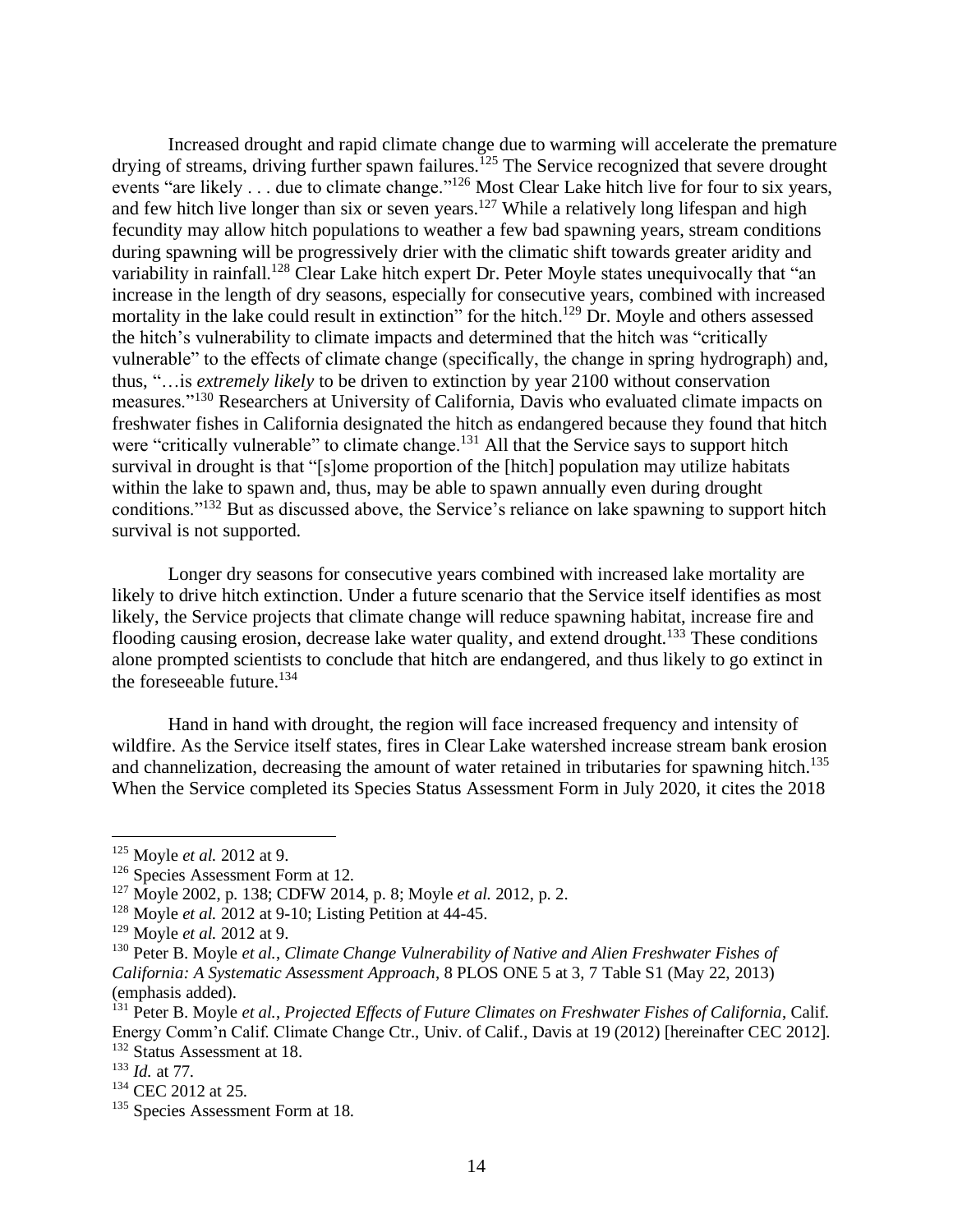Mendocino Complex as the largest fire on record in California.<sup>136</sup> However, the very next month, the August Complex surpassed the Mendocino Complex as the state's largest fire.<sup>137</sup> In fact, the record-breaking fire season of 2020 saw 6 of the top 20 largest wildfires in California's history.<sup>138</sup> These massive wildfires are only expected to intensify in severity and frequency with even modest climate models, further threatening the hitch's suitable spawning habitat.<sup>139</sup> More wildfire will mean more nutrients deposited in the lakes, which can cause more frequent algal blooms.<sup>140</sup> "Existing evidence suggests that lake nutrients, primary and secondary productivity, ions, sediments, and organic matter should increase in response to fires, whereas water clarity and thermal habitat for cold-water fishes are expected to decrease."<sup>141</sup> The Service's notwarranted finding arbitrarily ignored science showing that the hitch faces severe risk from climate impacts.

### **C. The Service Arbitrarily Concluded that the Clear Lake Hitch is not Threatened or Endangered in a Significant Portion of its Range.**

The Service's finding that the hitch is not endangered or threatened in a significant portion of its range is not supported by the record. Indeed, it appears that the Service did not analyze whether the Clear Lake hitch is threatened or endangered throughout "all *or a significant portion of its range*." <sup>142</sup> Instead, the Service only "considered whether the threats are geographically concentrated in any portion of the species' range at a biologically meaningful scale," and concluded that there was no concentration of threats.<sup>143</sup> In doing so, the Service entirely ignored the status of the species, including most importantly its risk of extinction, in portions of its range, which is precisely what the ESA requires.

By focusing solely on "concentrations of threats," the Service's "significant portion of its range" analysis is unlawfully narrow. The Service must consider whether a species is in danger of extinction or likely to become endangered within a significant portion of its range, which may practically include a consideration not only of threats to the significant portion of its range but also of a species unique vulnerability to those threats in a significant portion of its range.<sup>144</sup> Here the Service arbitrarily limited its analysis to whether the identified threats were geographically concentrated, without regard for how hitch in a significant portion of its range may be impacted.

<sup>136</sup> *Id.* at 17-18.

<sup>137</sup> Shelby Grad, *Six of California's Largest Fires in History Ignited This Year. Here's What We Know*, L.A. Times (Sept. 11, 2020) available at https://www.latimes.com/california/story/2020-09-11/six-ofcalifornias-largest-fires-in-history-are-burning-right-now.

<sup>138</sup> *Id.*

<sup>139</sup> *See* California's Fourth Climate Change Assessment at 28-30, available at [https://www.energy.ca.gov/sites/default/files/2019-11/Statewide\\_Reports-SUM-CCCA4-2018-](https://www.energy.ca.gov/sites/default/files/2019-11/Statewide_Reports-SUM-CCCA4-2018-013_Statewide_Summary_Report_ADA.pdf) 013 Statewide Summary Report ADA.pdf.

<sup>140</sup> Ian McCullough *et al.*, *Do Lakes Feel the Burn? Ecological Consequences of Increasing Exposure of Lakes to Fire in the Continental United States*, Global Change Biology at 2846 (2019). <sup>141</sup> *Id.* at 2850.

<sup>142</sup> 16 U.S.C. § 1532(6), (20) (emphasis added).

<sup>&</sup>lt;sup>143</sup> Species Assessment Form at 73.

<sup>144</sup> *Ctr. for Biological Diversity v. U.S. Fish & Wildlife Serv.*, 246 F. Supp. 3d 1272 (N.D. Cal. 2017) (explaining the SPR standard as a broader question of whether a species is "especially vulnerable to extirpation" in a significant portion of its range).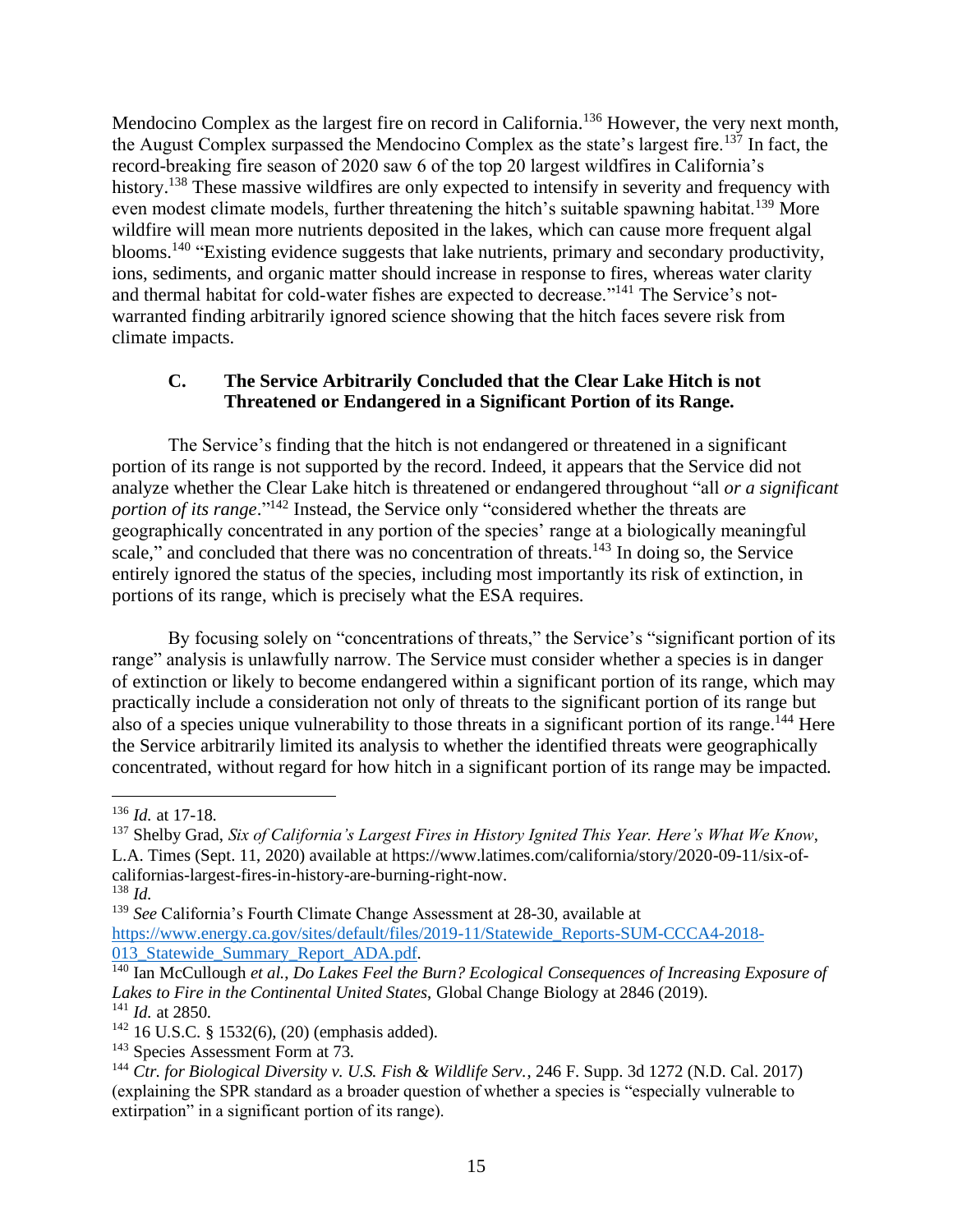This narrow interpretation leads to unsound results. Because the Service's analysis omitted information relevant to determining whether the Clear Lake hitch is in danger of extinction or likely to become endangered in the foreseeable future in a significant portion of range (*i.e.*, the subspecies' unique vulnerability to threats in a significant portion of its range), its decision not to list the Clear Lake hitch is arbitrary and capricious.

Additionally, the Service failed to consider the Clear Lake hitch's historic range when determining whether the hitch is endangered or threatened in a significant portion of its range. The Clear Lake hitch has been extirpated from a significant portion of its historic range due to urban and agricultural development, migration barriers, altered stream flows, and increased drought. Not only has hitch spawning habitat been reduced by 92%, but hitch rearing habitat was reduced by over 85% by the 1970s.<sup>145</sup> Where once hitch likely spawned in most or all of Clear Lake's tributaries, the hitch has recently only been observed spawning in a handful of streams and only successfully spawns in significant numbers in two of the lake's tributaries: Kelsey and Adobe Creek. Moreover, the science shows that lake spawning is not successful for hitch production and recruitment.<sup>146</sup> The Service cannot credibly explain why the loss of 92% of the hitch's historic spawning habitat and loss of over 85% of hitch rearing habitat (the historic range) is not "a significant portion of its range."<sup>147</sup> The Service has unlawfully failed to account for this drastic elimination of spawning and rearing habitat for the hitch.

#### **D. The Service Improperly Concluded that the Clear Lake Hitch Was Not at Risk of Becoming an Endangered Species in the Foreseeable Future.**

The Service's analysis of whether the hitch is warranted for protection as a threatened species is flawed for another reason. In the 12-month finding, the Service conflates "likely to become an endangered species" with whether the species is "in danger of extinction" to conclude that the hitch is not threatened.<sup>148</sup> The Service must list a species as "threatened" if it "is likely to become an endangered species within the foreseeable future throughout all or a significant portion of its range."<sup>149</sup> The Service only concludes the Clear Lake hitch will not become "extinct" in the foreseeable future but says nothing about whether it will be "endangered."

Additionally, the Service's analysis of "foreseeable future" is impermissibly limited. Its conclusion that the hitch "will maintain its current resiliency, representation, or redundancy, or undergo only a slight decrease in condition into the foreseeable future," was based on its finding that the hitch "was not projected to be in danger of extinction in the next 50 years."<sup>150</sup> However, as the Service acknowledged in the Status Assessment, Clear Lake hitch expert Dr. Peter Moyle *et al.* determined that the hitch is "critically vulnerable" to the effects of climate change and

<sup>&</sup>lt;sup>145</sup> CDFW Status Review at 21.

<sup>&</sup>lt;sup>146</sup> USGS Report at 64.

<sup>147</sup> *Colo. River Cutthroat Trout v. Salazar*, 898 F. Supp. 2d 191, 201 (D.D.C. 2012) (citing *Defenders of Wildlife v. Norton*, 258 F.3d 1136, 1145 (9th Cir. 2001)); *W. Watersheds Project v. Ashe*, 948 F. Supp. 2d 1166, 1189–90 (D. Idaho 2013).

<sup>148</sup> *Compare id.* § 1532(20) *with* 85 Fed. Reg. 78,038.

<sup>149</sup> *Id.* § 1532(20).

<sup>&</sup>lt;sup>150</sup> 85 Fed. Reg. 78,038.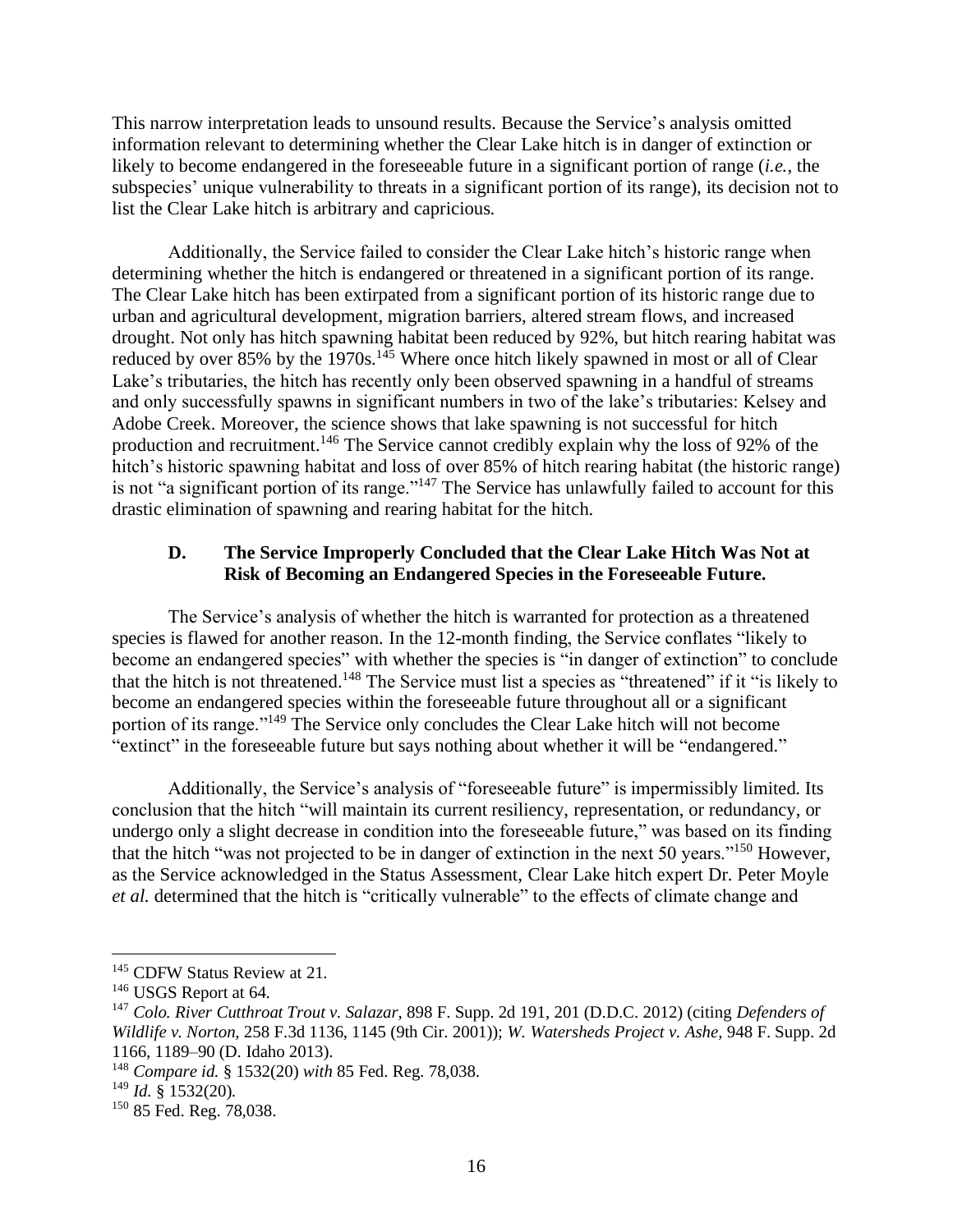"*extremely likely to be driven to extinction* by year 2100 without conservation measures."<sup>151</sup> Indeed, climate experts often project models to 2100 to forecast a species' climate impacts.<sup>152</sup>

Dr. Moyle best summarized the hitch's extinction threats:

the combined severe pressures of habitat alteration and alien species clearly threaten the Clear Lake hitch with extinction in the foreseeable future. Many of the spawning runs have disappeared … [and] limited data that exists, suggests that remaining hitch runs are much reduced and are continuing to decline. Dewatering of tributary streams, barriers to spawning migrations and predation and competition from alien species may interact to cause extinction in the foreseeable future.<sup>153</sup>

The Service's finding fails to provide any scientific support for its conclusion that these threats have been addressed in a sufficient manner to protect the hitch from extinction or that they will be in the foreseeable future. On the contrary, the best available science and, indeed, the Service's own findings show that the Clear Lake hitch is at risk of being an endangered species now and in the foreseeable future due to the combination of significant habitat loss, competition and predation with non-native fishes, and climate change.<sup>154</sup> Given the extreme likelihood that the hitch will be driven to extinction by the year 2100, and, at the very least, face severe population declines over the next 50 years, the Service's conclusion that the hitch is not likely to become endangered in the foreseeable future is arbitrary and capricious and not based on best available science, in violation of the Endangered Species Act.

# **E. The Service Arbitrarily Concluded that Existing Regulations Are Adequate to Protect the Clear Lake Hitch.**

The Service ignored the best available science, including its own analysis, finding that current regulatory mechanisms are inadequate to protect the hitch from its many persistent threats now and when the threats are further compounded due to climate change.<sup>155</sup>The Service must make listing determinations based on the five factors set forth in the Endangered Species Act, one of which is the inadequacy of existing regulatory mechanisms.<sup>156</sup> For the Clear Lake hitch, the Service wrongly claimed that regulatory mechanisms are sufficient to "ameliorate the severity of some existing threats" so that the hitch will "maintain its current resiliency, representation, or redundancy," or "undergo only a slight decrease in condition into the foreseeable future "<sup>157</sup> However, as the Service determined, no regulatory mechanisms address

<sup>&</sup>lt;sup>151</sup> Moyle *et al.* 2013 at 3, 7, Table S1 (emphasis added).

<sup>152</sup> *See, e.g.*, Hector Galbraith & Jeff Price, *A Framework for Categorizing the Relative Vulnerability of Threatened and Endagered Species to Climate Change* (Feb. 2009).

<sup>153</sup> Moyle *et al.* 2012 at 10.

<sup>&</sup>lt;sup>154</sup> *Id.*; Species Assessment Form at 36.

<sup>&</sup>lt;sup>155</sup> Status Assessment at 35.

 $156$  16 U.S.C. § 1533(a)(1).

<sup>&</sup>lt;sup>157</sup> 85 Fed. Reg. 78,039.